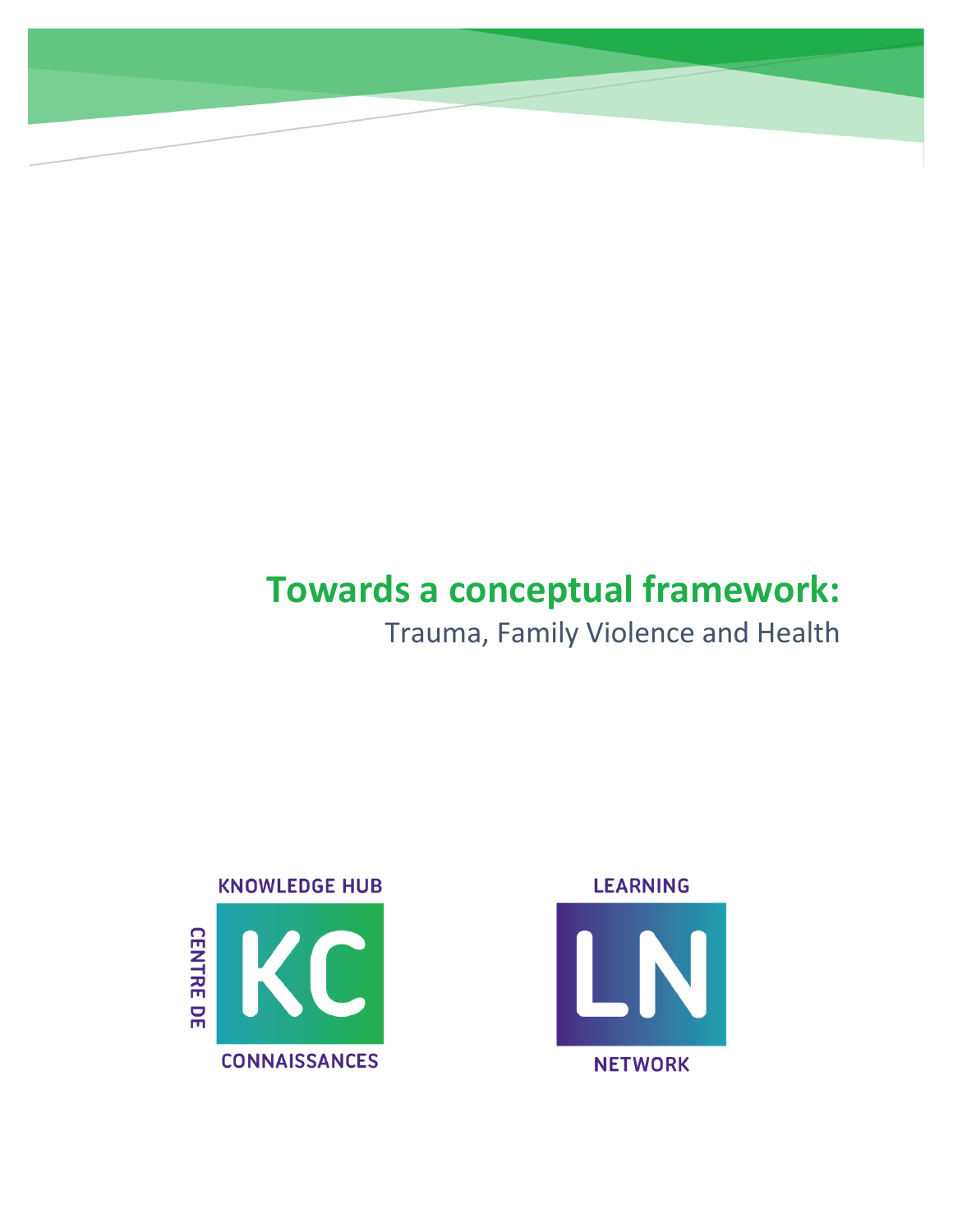#### **Suggested Citation:**

Baker, L., Straatman, A.L., Etherington, N., O'Neil, B., Heron, C., Sapardanis, K. (2016). Towards a conceptual framework: Trauma, Family Violence and Health. London, ON: Knowledge Hub, Learning Network, Centre for Research & Education on Violence against Women & Children.

ISBN 978-1-988412-09-2

**Prepared by:** Linda Baker Anna-Lee Straatman Nicole Etherington Brianna O'Neil Chelsea Heron Kayla Sapardanis

**Graphic Design:** Elsa Barreto

**Copyright:** Centre for Research & Education on Violence against Women & Children

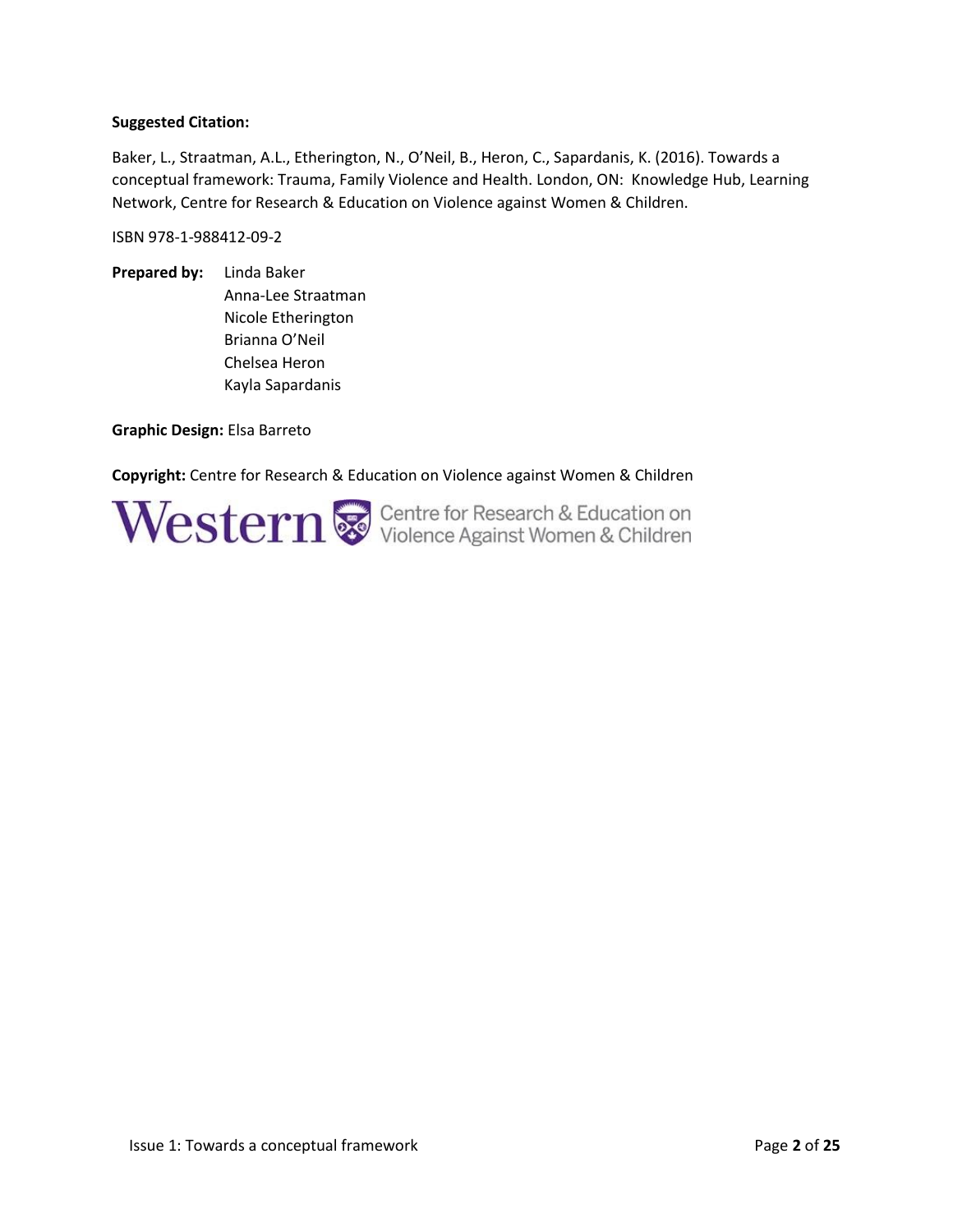## **Contents**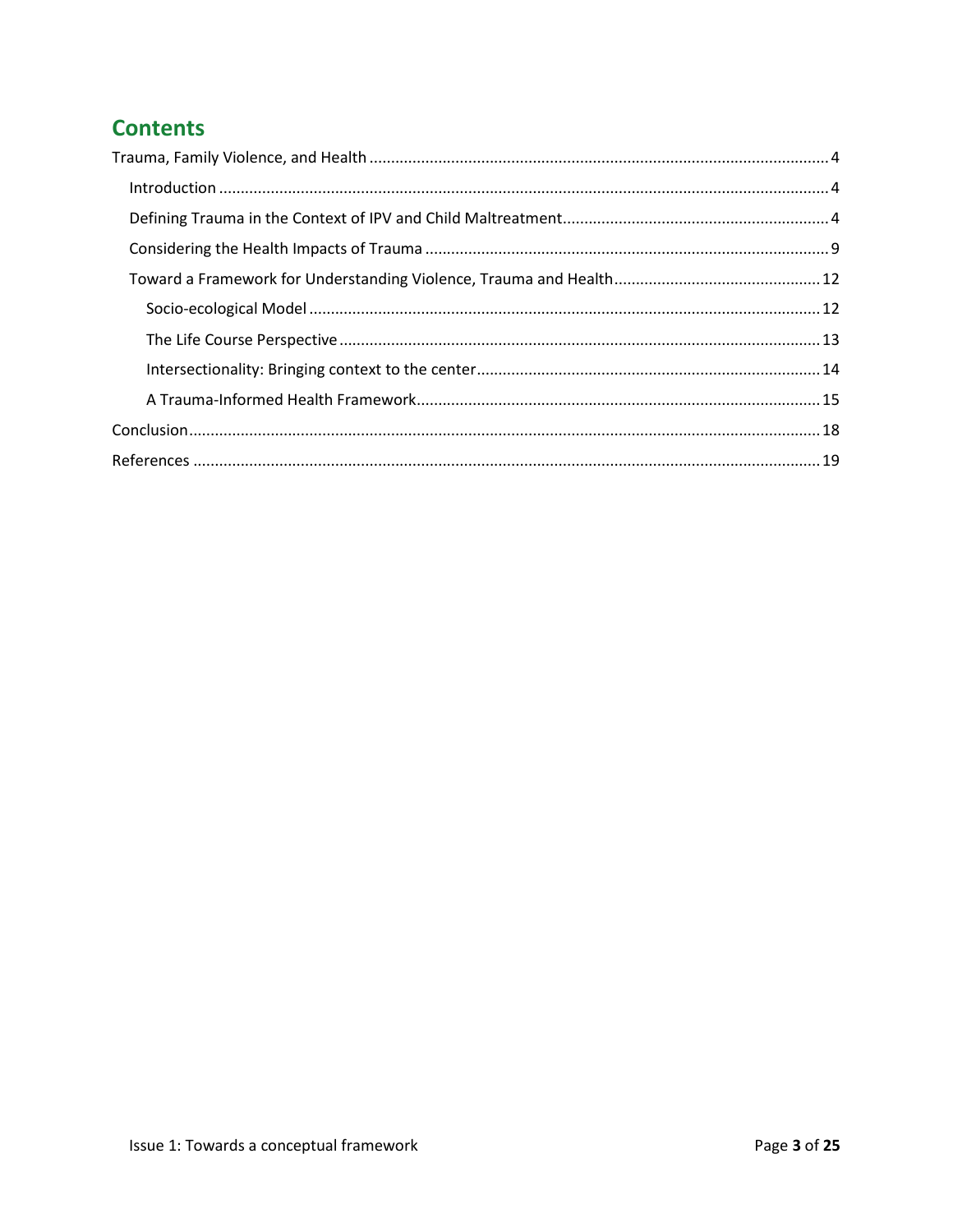## <span id="page-3-1"></span><span id="page-3-0"></span>Trauma, Family Violence, and Health

### **Introduction**

Family violence is a public health issue with pervasive consequences, including experiences of trauma. Trauma has been linked to a variety of short- and long-term physical and mental health outcomes, including sleep problems, weakened immune system functioning, diabetes, hypertension, cardiovascular disease, post-traumatic stress disorder (PTSD), anxiety, and depression (Lind et al., 2016; Petrov et al., 2016; Lagdon, Armour, & Stringer, 2014; Mason et al., 2013; Out et al., 2012; Irish et al., 2010; Dutton et al, 2006; Seng et al., 2005; Woods et al., 2005; Reiche, Nunes & Morimoto, 2004; Shaw & Krause, 2002; Clum et al., 2001). From a public health perspective, increased attention has been directed to trauma resulting from family violence and its effects on well-being. Continued efforts to bring the field of public health and trauma-informed responses to survivors of family violence is integral to advancing prevention and intervention across the life course, as well as improving services and health for survivors of violence.

Broadly, family violence encompasses all forms of abuse or neglect experienced by a child or adult from a family member or person with "whom they have an intimate relationship" (Public Health Agency of Canada, 2014). Examples of family violence identified by the Public Health Agency of Canada (2014) include: elder abuse/neglect, early and forced marriage, violence directed toward women and girls in the name of "honour", female genital mutilation, intimate partner violence, and child maltreatment (including abuse, neglect and exposure to IPV). This paper focuses on intimate partner violence (IPV) and child maltreatment. Both IPV and child maltreatment are highly prevalent forms of family violence worldwide and represent serious public health concerns, with a range of negative impacts on well-being across the life course.

We begin by reviewing the health outcomes of trauma within the context of IPV and child maltreatment. Next, three theoretical models and their relevance to trauma-informed health promotion for child and adult survivors are presented. Finally, incorporating the model of SAMHSA (SAMHSA, 2014a), we describe a trauma-informed health framework that in future Backgrounders of this series, will provide the foundation for the development of principles, competencies, and outcome indicators for trauma-informed health promotion.

#### **Defining Trauma in the Context of IPV and Child Maltreatment**

<span id="page-3-2"></span>Research indicates that approximately 76% of adults in Canada report having been exposed to at least some form of trauma in their lifetime, with about 9% meeting the criteria for post-traumatic stress disorder (PTSD) (Van Ameringen, 2008). Trauma can result from a single event, series of events, or set of circumstances which threaten(s) a person's physical or psychological well-being and overwhelm(s) their capacity to cope (BC Provincial Mental Health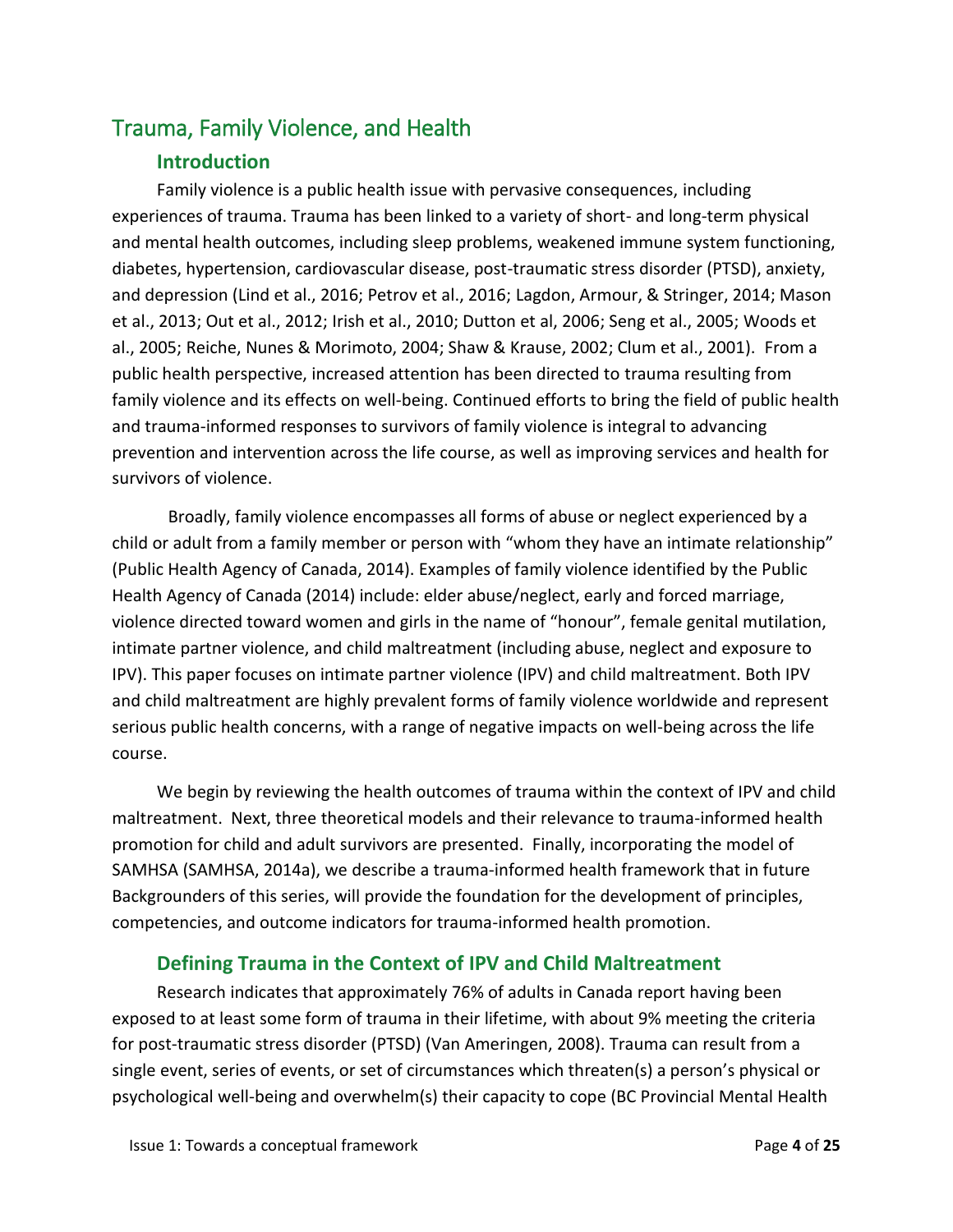and Substance Use Planning Council, 2013). Experiences of trauma vary in magnitude, frequency, duration, complexity, and source. Along these dimensions, there are five types of trauma, summarized in the chart below.

| <b>Table 1. Types of Trauma</b>                                               |                                                                    |                                                                     |  |
|-------------------------------------------------------------------------------|--------------------------------------------------------------------|---------------------------------------------------------------------|--|
| <b>Type</b>                                                                   | <b>Description</b>                                                 | <b>Examples</b>                                                     |  |
| <b>Single incident</b>                                                        | Trauma related to an unexpected                                    | Car accident, natural disasters,                                    |  |
| trauma                                                                        | and overwhelming event                                             | sudden loss, community violence                                     |  |
|                                                                               |                                                                    | (e.g. school shooting), single episode                              |  |
|                                                                               |                                                                    | of abuse or assault, witnessing                                     |  |
|                                                                               |                                                                    | violence                                                            |  |
| <b>Complex or repetitive</b>                                                  | Trauma related to ongoing                                          | War, immigrant/refugee experiences                                  |  |
| trauma                                                                        | traumatic experiences                                              | (e.g. forced displacement), ongoing                                 |  |
|                                                                               |                                                                    | abuse, intimate partner violence                                    |  |
| Developmental<br>trauma                                                       | Trauma related to early ongoing or                                 | Neglect, abandonment, physical<br>abuse or assault, sexual abuse or |  |
|                                                                               | repetitive trauma, often within a<br>child's caregiving system and | assault, emotional abuse, witnessing                                |  |
|                                                                               | interfering with healthy attachment                                | violence or death, coercion or                                      |  |
|                                                                               | and development                                                    | betrayal                                                            |  |
| Intergenerational                                                             | Psychological or emotional effects                                 | Children living with a parent or                                    |  |
| trauma                                                                        | that can be experienced from                                       | caregiver who experienced abuse,                                    |  |
|                                                                               | people who live with trauma                                        | children of survivors of residential                                |  |
|                                                                               | survivors                                                          | schools                                                             |  |
| <b>Historical trauma</b>                                                      | Cumulative emotional and                                           | Genocide, colonialism, slavery, war                                 |  |
|                                                                               | psychological wounding over the                                    |                                                                     |  |
|                                                                               | lifespan and across generations                                    |                                                                     |  |
|                                                                               | emanating from massive group                                       |                                                                     |  |
|                                                                               | trauma, inflicted by a subjugating,                                |                                                                     |  |
|                                                                               | dominant population;                                               |                                                                     |  |
|                                                                               | intergenerational trauma is an                                     |                                                                     |  |
|                                                                               | aspect of historical trauma                                        |                                                                     |  |
| Source: BC Provincial Mental Health and Substance Use Planning Council, 2013. |                                                                    |                                                                     |  |

While there are many experiences which can result in trauma, we focus on IPV and child maltreatment – which are examples of, or strongly related to, each of the aforementioned types. It is important to note that IPV and child maltreatment do not always lead to trauma. Although many violent experiences are inherently considered to be traumatic, the event itself is not the determining factor of whether someone experiences trauma or not; rather, "it is the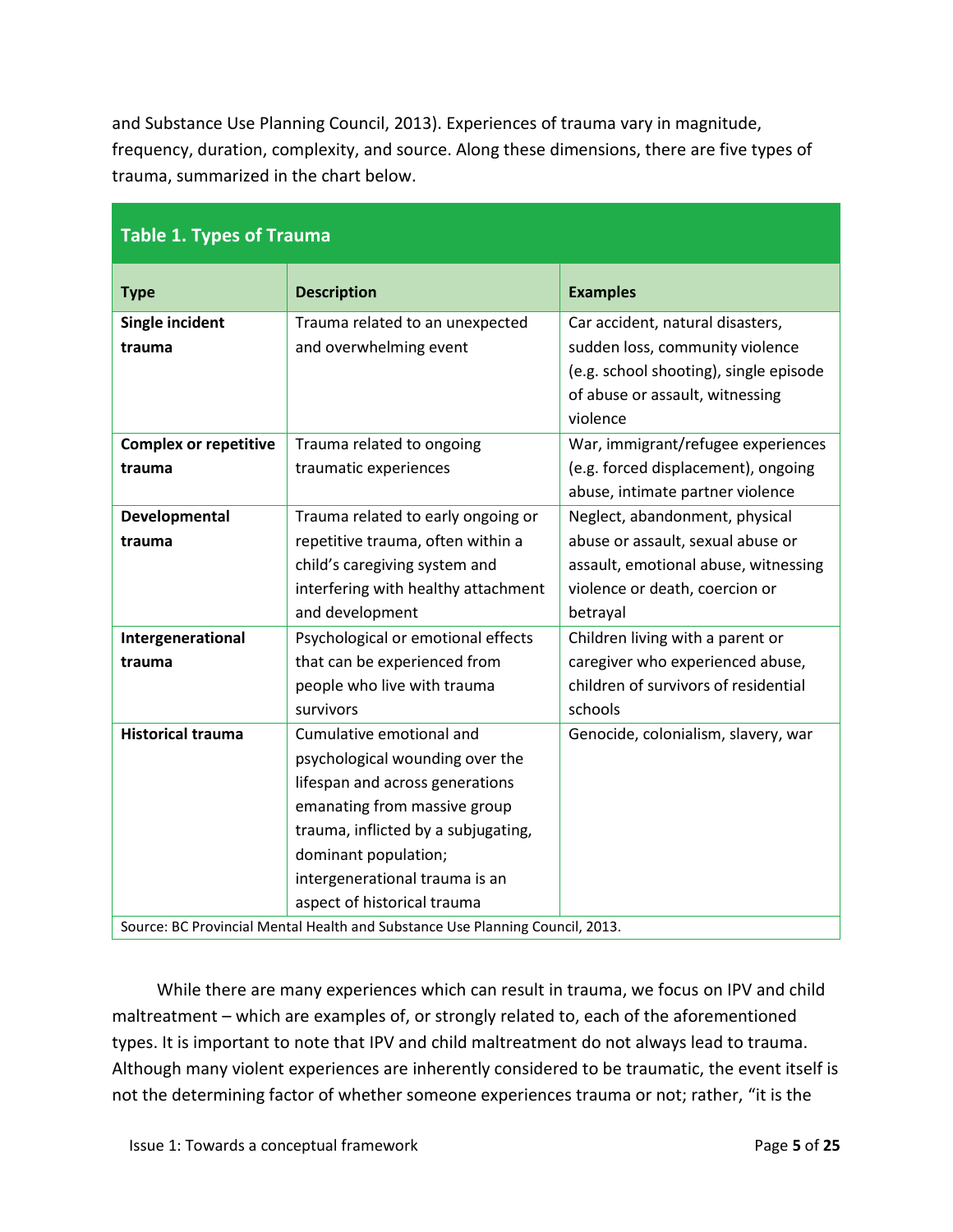individual's experience of the event and the meaning they assign to it" (Klinic Community Health Centre, 2013, p.9.). That is, two individuals may be exposed to the same event, yet differ on what is interpreted as traumatic (SAMHSAa, 2014). Protective factors (e.g. self-esteem, social support, self-regulation) following a potentially traumatic event can negate the preceding trauma; however, not all individuals have the capacity for or are able to access these protective factors. As a result, some individuals may have a greater risk of experiencing consequences to health and well-being following trauma (Klinic Community Health Centre,

"Individual trauma results from an event, series of events, or set of circumstances that is **experienced** by an individual as physically or emotionally harmful or life threatening and that has lasting adverse **effects** on the individual's functioning and mental, physical, social, emotional, or spiritual wellbeing."

SAMHSA, 2014b, p.7.

2013; Pearlin, 2010). This paper centers on instances where IPV and child maltreatment results in trauma, resulting in both direct and indirect effects on health. We also recognize that survivors of IPV and child maltreatment may have previously experienced or may continue to experience other forms of trauma beyond family violence (e.g. a survivor of intimate partner violence may also be affected by intergenerational trauma related to residential schools).

Intimate partner violence refers to a range of abusive behaviours perpetrated by a current or former partner, including but not limited to: physical, sexual, and psychological or emotional harm (Sinha, 2013). These dimensions of IPV are defined in Table 2.

| <b>Physical Violence</b>                       | Physical injury or death resulting from the intentional use of physical force<br>(e.g. pushing, shoving, throwing, biting, hair-pulling, choking, slapping,<br>punching, burning, use of a weapon, use of one's body, size or strength<br>against another person) |
|------------------------------------------------|-------------------------------------------------------------------------------------------------------------------------------------------------------------------------------------------------------------------------------------------------------------------|
| <b>Sexual Violence</b>                         | Sexual acts committed against an intimate partner without freely given                                                                                                                                                                                            |
|                                                | consent (e.g. physical force or alcohol/drug induced sexual acts, "non-                                                                                                                                                                                           |
|                                                | physical" pressure to engage in sexual acts-through fear, verbal pressure,                                                                                                                                                                                        |
|                                                | intimidation, forcing a partner to engage in unsafe or humiliating sexual                                                                                                                                                                                         |
|                                                | acts, and non-contact acts of a sexual nature-sexual comments,                                                                                                                                                                                                    |
|                                                | voyeurism, exhibitionism)                                                                                                                                                                                                                                         |
| <b>Psychological or</b>                        | The use of words or action is to control or frighten an intimate partner, or                                                                                                                                                                                      |
| <b>Emotional Violence</b>                      | destroy their self-respect (e.g. insults, humiliation in front of others, use of                                                                                                                                                                                  |
|                                                | intimidation, coercive control, hurting pets, destroying belongings, threats                                                                                                                                                                                      |
|                                                | of physical or sexual violence, control of reproductive or sexual health-                                                                                                                                                                                         |
|                                                | hiding birth control pills, exploitation)                                                                                                                                                                                                                         |
| Source: Adapted from Sinha, 2013 & PHAC, 2014. |                                                                                                                                                                                                                                                                   |

#### **Table 2. Forms of IPV and definitions.**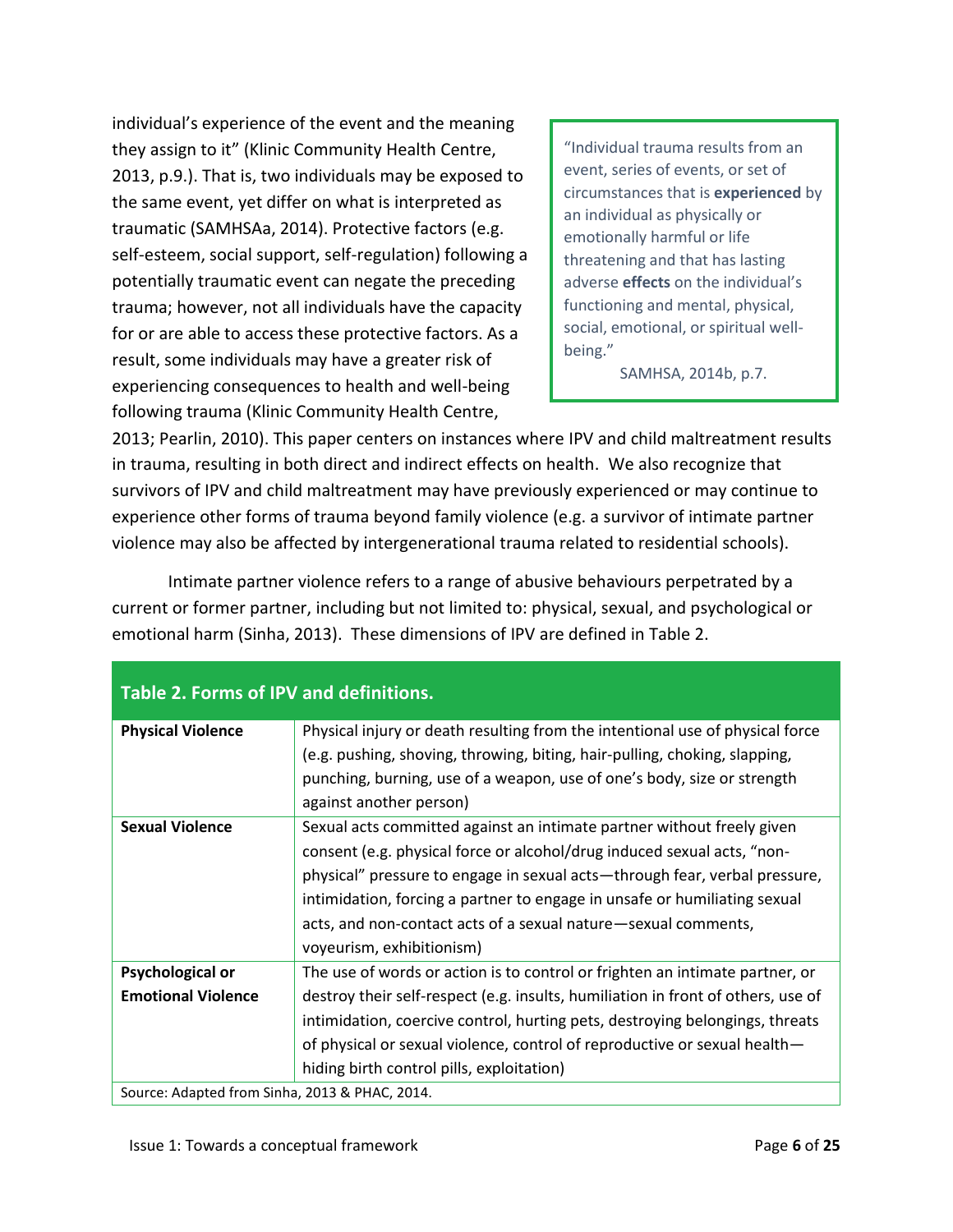IPV has particular impacts on the formation of trauma. Specifically, IPV is typically chronic in nature. It is often ongoing yet unpredictable, leading to more powerful, negative consequences (Katerndahl et al., 2010; Engnes, Liden & Lundgren, 2012; Herman, 1992a,b). Such violence is also perpetrated by a loved one, leading to a violation of trust and disruption of attachment, which can be highly traumatic itself (Scott & Babcock, 2010).

IPV can occur in all types of relationships, regardless of the gender of the individuals involved in the relationship, which may or may not include sexual intimacy. Police-reported Canadian data indicate that there were 341 victims per 100,000 population of intimate partner violence in 2011, with 80% of victims being women (Sinha, 2013). Rates are particularly high for young women (age 15 to 24 and 25 to 34) and marginalized women (e.g. Indigenous women). At a global level, approximately 30% of women have been subjected to physical and/or sexual violence by an intimate partner (WHO, 2013). Though IPV is most commonly experienced by women and perpetrated by men, men can also be survivors of violence. Police-reported data indicates that 147 men per 100,000 have experienced intimate partner violence in Canada, compared to the rate for women at 574 per 100,000 (Sinha, 2012). Rates for men may be underestimated, however, given US findings that men are less likely than women to report experiences of violence (Black et al., 2011).

Child maltreatment includes all forms of physical, sexual, and psychological abuse directed toward a child as well as neglect and exposure to IPV (Public Health Agency of Canada, 2010). Specific forms of child maltreatment are further defined with examples in Table 3.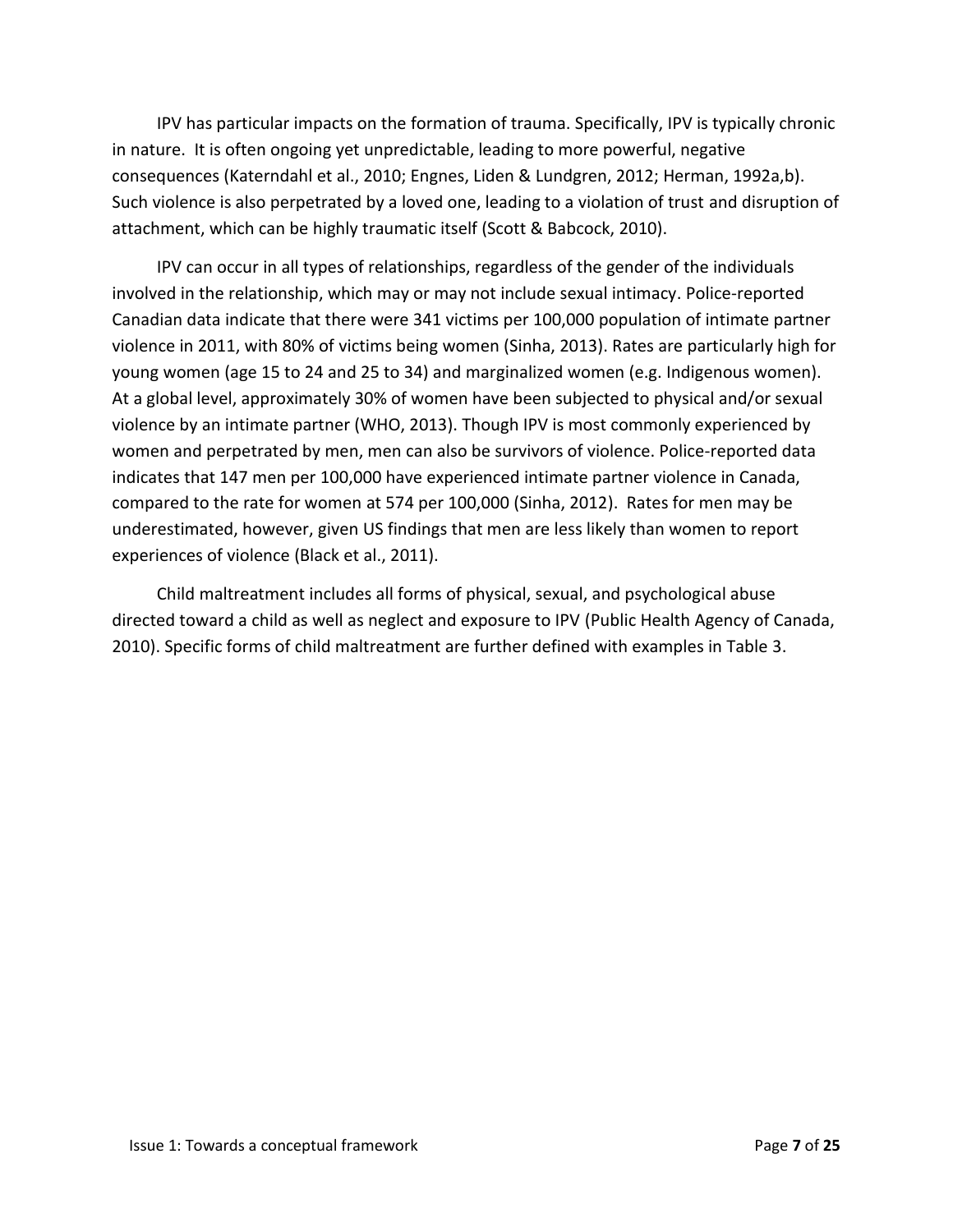| <b>Physical abuse</b>                         | Any act of physical aggression directed toward a child (e.g. shaking,         |
|-----------------------------------------------|-------------------------------------------------------------------------------|
|                                               | pushing, hitting with object, biting, choking).                               |
| Sexual abuse                                  | Sexual molestation or exploitation of a child by an adult or older child      |
|                                               | within or outside the family (e.g. penetration, fondling, pornography).       |
| Emotional/psychological                       | Terrorizing or threat of violence (e.g. threats against child's cherished     |
| abuse                                         | objects), verbal abuse or belittling (e.g. name-calling), isolation or        |
|                                               | confinement (e.g. purposely cutting child off from other children),           |
|                                               | inadequate nurturing or affection (e.g. lack of parental interaction),        |
|                                               | exploiting or corrupting behaviour (e.g. encouraging involvement in           |
|                                               | criminal behaviour).                                                          |
| <b>Neglect</b>                                | Failure to provide for child's basic needs, adequate protection, and          |
|                                               | adequate supervision (e.g. inadequate nutrition, failure to provide           |
|                                               | medical treatment).                                                           |
| <b>Exposure to intimate</b>                   | Child is present during physical or verbal violence between intimate          |
| partner violence                              | partners and can see and/or hear the violence (direct); child not present     |
|                                               | during violence but suffers consequences, hears about it, or experiences      |
|                                               | changes in his/her life as a result (indirect); child is exposed to emotional |
|                                               | violence between intimate partners.                                           |
| Source: Public Health Agency of Canada, 2010. |                                                                               |

#### **Table 3. Forms of child maltreatment and definitions.**

Cases of child maltreatment are difficult to identify and rates of child maltreatment can vary depending on the methods used to gather data (Hambrick et al., 2014). The Canadian Incidence Study of Child Maltreatment (CIS) is one of the few nationwide studies to investigate the prevalence of child maltreatment cases (Tonmyr, Ouimet, & Ugnat, 2012). This study utilized direct reports from child welfare workers to uncover maltreatment rates for the four categories of maltreatment. Of the 6,163 substantiated investigations of maltreatment among children of all ages, the primary category of maltreatment was physical abuse in 20% of cases, sexual abuse in 3% of cases, emotional abuse in 9% of cases, neglect in 34% of cases, and exposure to IPV in 34% of cases (PHAC, 2010). ). Further analysis of the data from this study focusing on First Nations children found that of the substantiated cases of maltreatment, the primary category of maltreatment was neglect in 46% of cases, exposure to intimate partner violence in 36% of cases, physical abuse in 23% of cases, emotional maltreatment in 9% of cases, and sexual abuse in 3% of cases (Sinha, Trocme, Fallon, MacLaurin, Fast, Prokop et al, 2011).

The consequences of child maltreatment have direct impacts on healthy development as well as achievement, which can increase the likelihood of disease in adulthood (WHO, 2016). In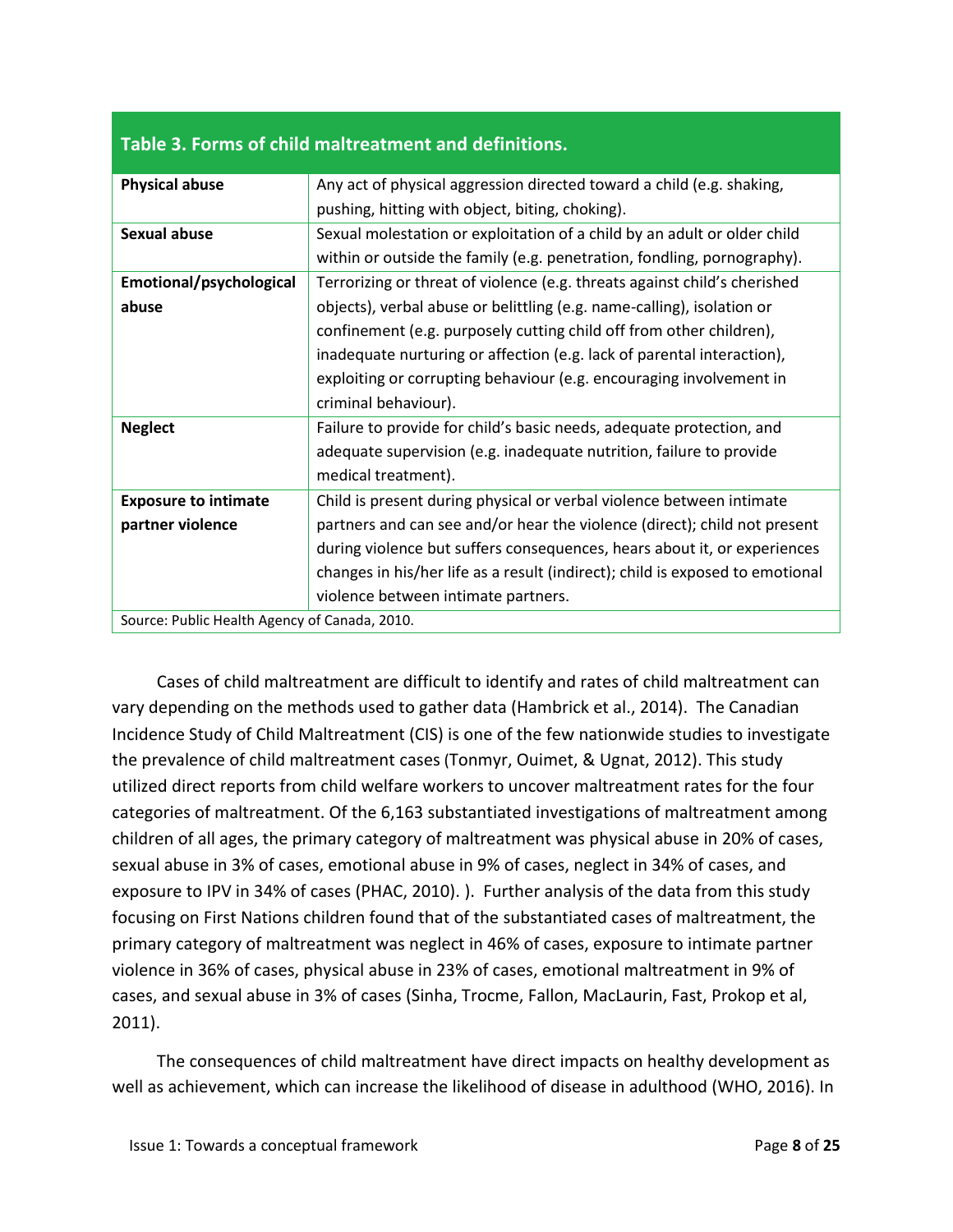fact, the World Health Organization identifies child maltreatment as a contributing factor to slowed economic and social development at the nation-level. Furthermore, the poor health outcomes resulting from child maltreatment form a significant portion of the global burden of disease (WHO, 2016). It is also likely to occur in the context of IPV, with prevalence estimates for co-occurrence ranging from 30 to 60% (Edleson, 1999; Jouriles et al., 2008; Hamby et al., 2010) and can be a risk factor for the future perpetration of IPV (see Etherington & Baker, 2016a, for a review). Child maltreatment can be particularly traumatic because it is perpetrated by a caregiver - a person whom the child depends on for their basic needs and protection in addition to love, warmth, and support. This type of family violence can also be chronic in nature, often involving multiple forms of abuse, which can further exacerbate experiences of trauma.

### <span id="page-8-0"></span>**Considering the Health Impacts of Trauma**

Substantial research has documented the impacts of trauma and family violence on health and well-being (e.g. Lum et al., 2016; Lopez-Martinez et al., 2016; Ely et al., 2004; Lagdon et al., 2014; Macy et el., 2009; Wong & Mellor, 2014; WHO, 2013; Blasco-Ros, Herbert & Martinez, 2014; Herrenkohl et al., 2013; Dillon et al., 2013). This section summarizes the physical, psychological, behavioural and interpersonal health consequences found to be specifically related to trauma that occurs in the context of IPV and child maltreatment (see Table 4). In general, the health consequences of trauma are more severe with multiple or chronic exposures and can be long-lasting, particularly with regard to mental health (for a review, see D'Andrea et al., 2011). Trauma emerging from IPV or child maltreatment can have a variety of direct and indirect health consequences, as well as the potential to lead to further co-occurring disorders and/or concerns, such as substance use.

The health impacts of trauma should be considered in the context of pre-existing health inequalities or differences in health among Canadians based on the structural circumstances, or social and economic conditions, in which individuals live. Research

#### **Social Determinants of Health**

The following factors have been shown to strongly effect the health of Canadians:

- Aboriginal Status
- Disability
- $-$  Early life
- $-$  Education
- $-$  Employment and working conditions
- $-$  Food insecurity
- $-$  Health services
- Gender
- $-$  Housing
- $-$  Income and income distribution
- Race
- $-$  Social exclusion
- $-$  Social safety net
- Unemployment and job security

Raphael (2009)

demonstrates that factors such as gender, income, education, ethnicity/culture, Aboriginal status, and immigrant status are key factors in shaping health outcomes (Health Disparities Task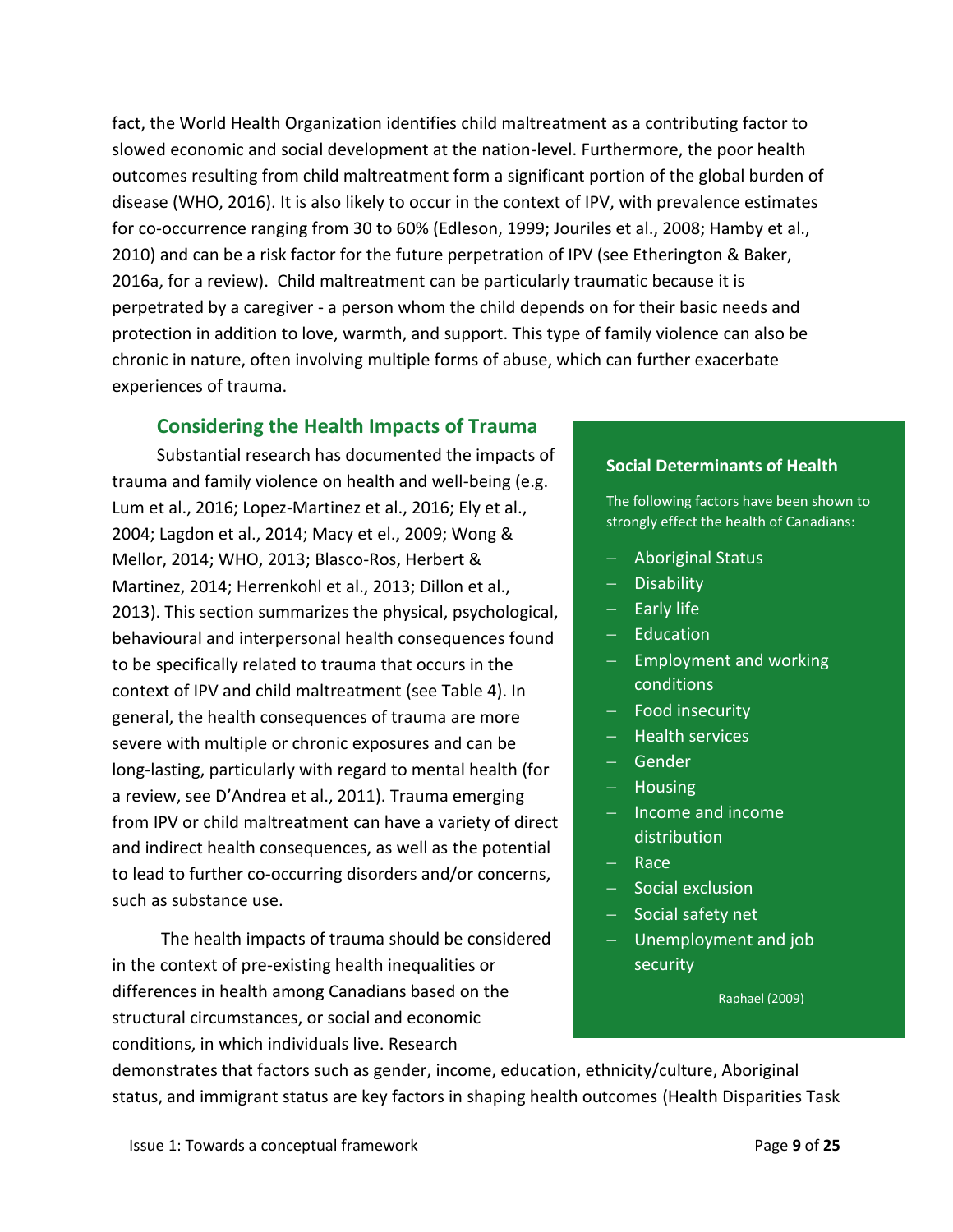Group, 2005; Canadian Population Health Initiative, 2004; Government of Canada, 2008; Canadian Population Health Initiative, 2008). These and other factors, commonly referred to as the social determinants of health (see PHAC, 2016) are associated with inequalities in such outcomes as mortality, early childhood development, health behaviours (e.g. smoking, exercising), and health care utilization (e.g. visits to the doctor), mental illness, morbidity, and disability (Pan-Canadian Public Health Network, 2010). Thus, some individuals may have an increased vulnerability to health problems, which can subsequently affect or be affected by their trauma experience.

Due to the prolonged, re-occurring trauma associated with IPV, there is an increasing likelihood of developing severe health consequences (e.g., Lum et al., 2016; Beydoun, Beydoun, Kaufman, Lo, & Zonderman, 2012; Ely, Dulmus, & Wodarski, 2004; Haskell, 2001; Jones, Hughes, & Unterstaller, 2001; Lagdon et al., 2014; Macy, Ferron, & Crosby, 2009; Wathen, 2012; Wong & Mellor, 2014; WHO, 2013). The most prevalent health impacts of IPV are PTSD and depression. Rates of PTSD in women who have experienced IPV have been shown to range in magnitude, from 14% to 92% of women exhibiting at least some symptoms (Dillon et al., 2012). PTSD has also been found to be a long-lasting effect of IPV, with some women experiencing high rates of PTSD symptoms as many as nine years after an abusive relationship has ended (Wong & Mellor, 2014). With regard to depression, women who have experienced IPV victimization appear to experience rates two to five times higher than women without such an experience (Beydoun et al., 2012; Wathen, 2012). While the type of IPV victimization has not been found to play a large role in the development of depression, it has been suggested that psychological abuse alone may lead to even higher rates of depressive symptoms (Lagdon et al., 2014). In addition, repeated victimization greatly increases the risk of developing major depression (Lagdon et al., 2014).

The physical health impacts of IPV are far-ranging, from short-term injuries to death. Such consequences of violence have been divided into three distinct categories: immediate and direct impacts (i.e., death and injury); long-term and direct impacts (i.e., disability and chronic illness); and indirect impacts (i.e., health behaviours, such as smoking, diet, and physical activity) (Wong & Mellor, 2014). Although some consequences are more serious than others, all physical health impacts resulting from IPV can be life altering. Table 4 contains a summary of the effects of IPV on the health and well-being of survivors.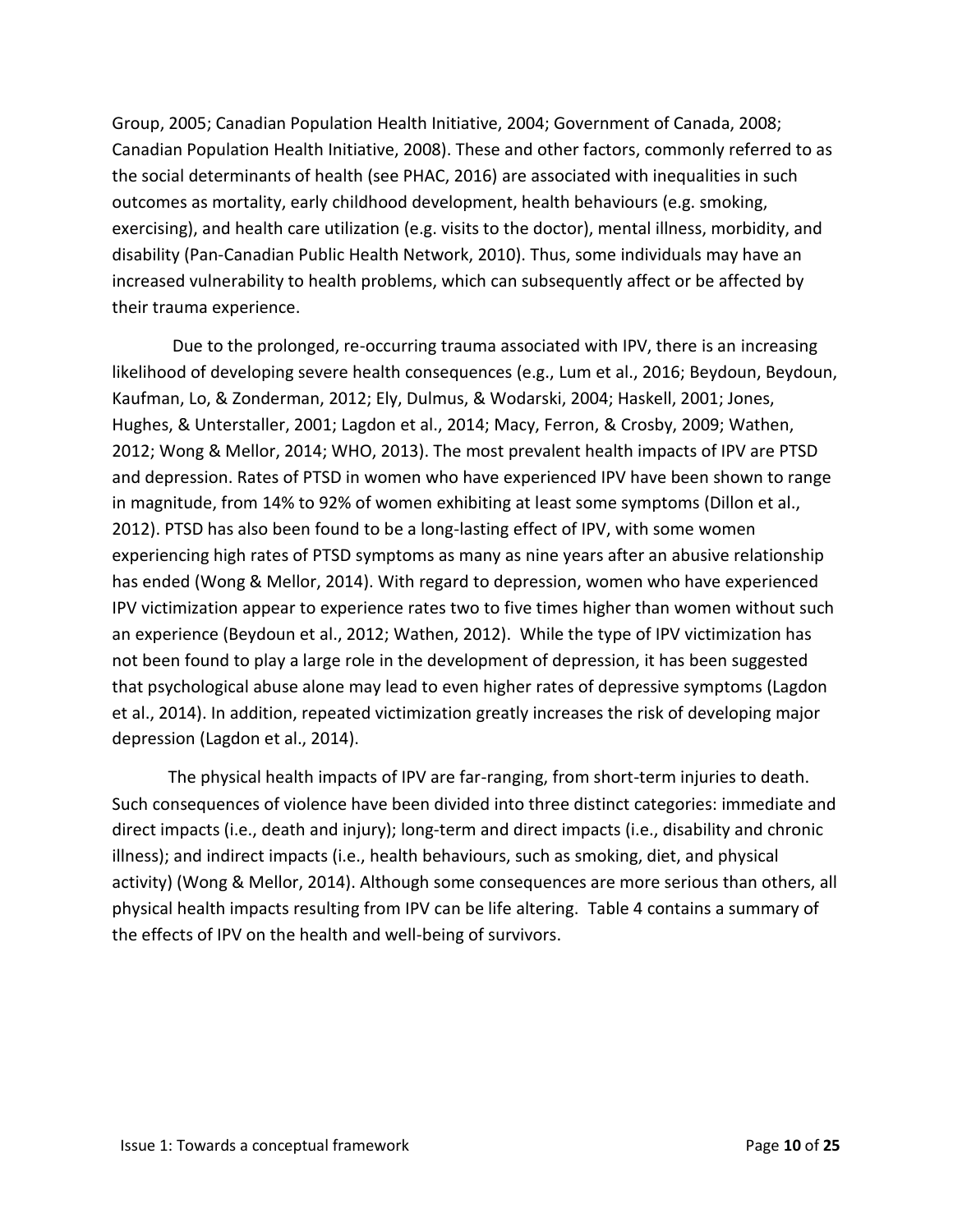| <b>Physical</b>          | <b>Psychological/Emotional</b>                                  | <b>Behavioural</b>          | Interpersonal           |
|--------------------------|-----------------------------------------------------------------|-----------------------------|-------------------------|
| Physical injuries (e.g.  | Post-traumatic stress                                           | Eating disorders            | Frequent relationship   |
| cuts, bruises, sprains,  | disorder                                                        | Substance abuse             | conflict                |
| broken or fractured      | Anger management                                                | High medication use         | Experiences of re-      |
| bones)                   | Anxiety                                                         | Self-harm                   | victimization           |
| Brain injury             | Depressive symptoms                                             | High-risk sexual behaviours | Perpetration of         |
| Cardiovascular disease   | Major depressive disorder                                       |                             | violence                |
| Hypertension             | Suicidality                                                     |                             | Difficulty establishing |
| Arthritis                | Obsessive-compulsive                                            |                             | and maintaining         |
| Irritable bowel syndrome | disorder                                                        |                             | relationships           |
| Chronic pain             | Poor self-rated mental                                          |                             |                         |
| Reproductive and         | wellness                                                        |                             |                         |
| gynecological health     | Poor emotional regulation                                       |                             |                         |
| problems                 |                                                                 |                             |                         |
| Somatoform symptoms      |                                                                 |                             |                         |
| Poor self-reported       |                                                                 |                             |                         |
| physical health and      |                                                                 |                             |                         |
| quality of life          |                                                                 |                             |                         |
| Sleep problems           |                                                                 |                             |                         |
| Digestive problems       |                                                                 |                             |                         |
| Disability               |                                                                 |                             |                         |
| Death                    |                                                                 |                             |                         |
|                          | Adapted from: Lum et al., 2016; Wong & Mellor, 2014; WHO, 2013. |                             |                         |

#### **Table 4. Effects of IPV on health and well-being.**

Research has also consistently linked child maltreatment to numerous health outcomes that can span across the life course (e.g. Briere & Jordan, 2009; Fry et al., 2012; Hébert et al., 2016). One examination of substantiated cases of maltreatment found that 28% of children experienced health problems other than immediate physical injury, such as asthma or nonorganic failure to thrive (Health Canada, 2005). Emotional harm appears to be more common than physical harm, with 34% of children experiencing emotional harm, and 21% requiring treatment. This outcome was particularly prevalent for children who experienced sexual abuse (Health Canada, 2005).

Recent Canadian research indicates that these negative health outcomes often continue into adulthood for children who have experienced maltreatment. Specifically, findings indicate increased odds of physical conditions (e.g. back problems, cancer, chronic fatigue, stroke), poor self-perceived health, and mental health issues (e.g. anxiety, depression, and post-traumatic stress disorder) (Afifi et al., 2016; Afifi et al., 2014). In many instances, the odds of experiencing a physical condition in adulthood were approximately 1.5 to 3 times greater compared to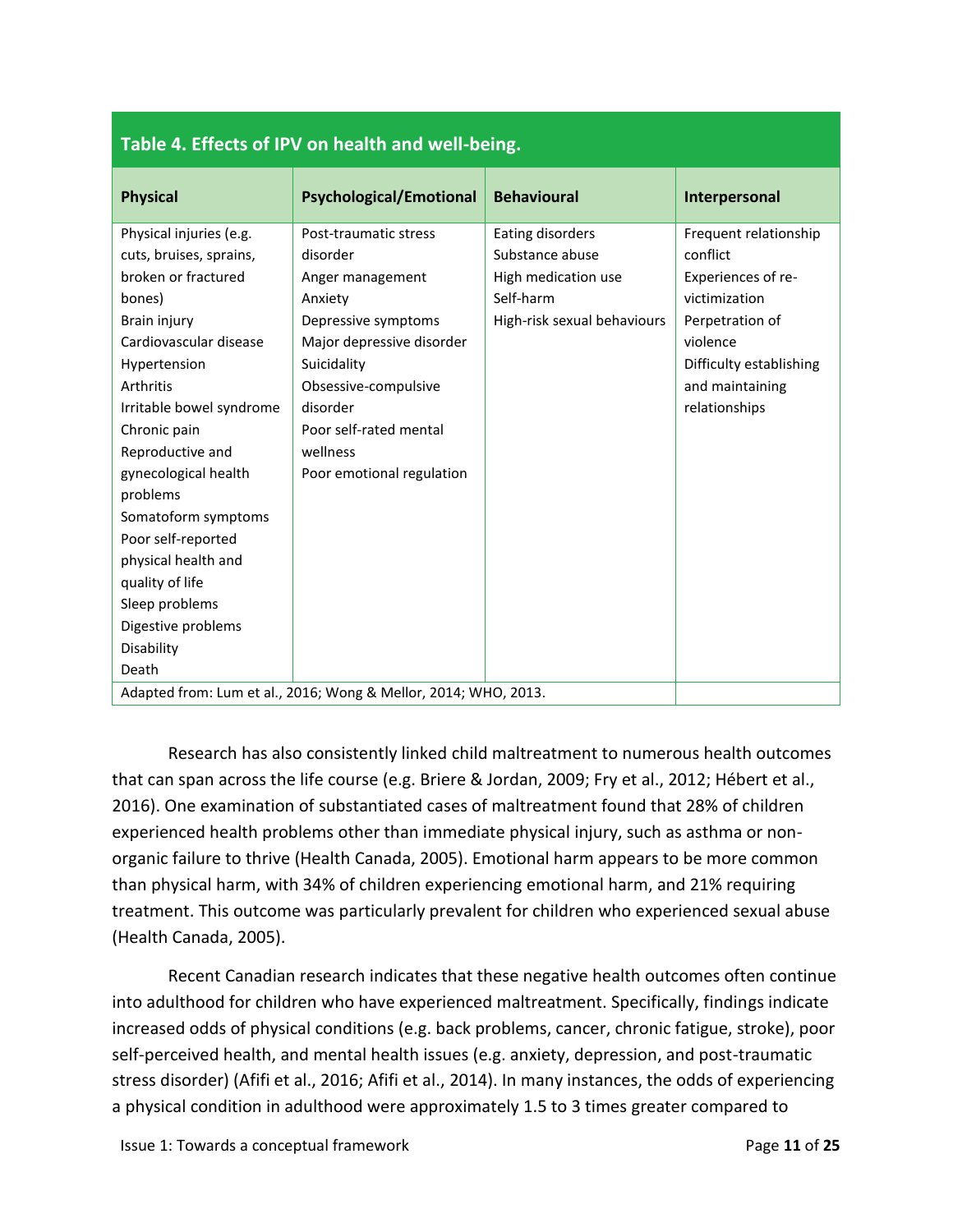individuals who had not experienced child abuse (Afifi et al., 2016). Notably, odds ranged from 1.4 to 7.9 for mental health issues (Afifi et al., 2014). In other words, victims of childhood abuse are approximately 1.5 to 8 times more likely to experience psychological or emotional consequences in adulthood, depending on the outcome examined. Suicidality is of particular concern given findings that experiences of sexual abuse result in an increased likelihood of attempting suicide 8 times that of individuals without such an experience. The effects of child maltreatment on the health and well-being of children are summarized in Table 5.

| Table 5. Effects of child maitreatment on nealth and Well-being                                               |                                                 |                                |                         |  |
|---------------------------------------------------------------------------------------------------------------|-------------------------------------------------|--------------------------------|-------------------------|--|
| <b>Physical</b>                                                                                               | <b>Psychological/Emotional</b>                  | <b>Behavioural</b>             | Interpersonal           |  |
| Pain                                                                                                          | Anxiety                                         | High-risk sexual               | Vulnerable to later re- |  |
|                                                                                                               | Major depressive disorder                       | behaviours                     | victimization           |  |
| Increased number of<br>surgeries                                                                              | Oppositional-defiant<br>disorder                | Early initiation of            | Difficulty forming      |  |
|                                                                                                               | Conduct disorder                                | smoking                        | relationships           |  |
| Increased rates of<br>hospitalization                                                                         | Post-traumatic stress<br>disorder               | Substance use and abuse        | Dating violence/IPV     |  |
| Somatic symptoms                                                                                              | Psychological distress                          | (drugs and alcohol)            | perpetration            |  |
|                                                                                                               | Low self-esteem                                 | Eating disorders               | <b>Bullying</b>         |  |
| Obesity                                                                                                       | Suicidality                                     |                                |                         |  |
|                                                                                                               | Psychiatric symptoms                            | Self-harm                      |                         |  |
| Chronic illness/disease in<br>adulthood/later life                                                            | Antisocial behaviour &<br>personality disorders | <b>Educational impacts</b>     |                         |  |
|                                                                                                               | <b>Emotion regulation</b><br>difficulties       | (poor academic<br>achievement) |                         |  |
|                                                                                                               | Cognitive disturbances                          |                                |                         |  |
| Briere & Jordan, 2009; Fry et al., 2012; Rodgers et al., 2004; Zimmerman & Mercy, 2010; Rogosch et al., 2011; |                                                 |                                |                         |  |
| Herrenkohl et al., 2008; Romano, Babchishin, Marquis, & Fréchette, 2015.                                      |                                                 |                                |                         |  |

## **Table 5. Effects of child maltreatment on health and well-being**

#### **Toward a Framework for Understanding Violence, Trauma and Health**

<span id="page-11-0"></span>The application of the social-ecological model to trauma and its effects as well as to public health prevention can be complemented by other existing health frameworks, such as the life course perspective (see Elder, Johnson & Crosnoe, 2003) and intersectionality theory (see Hankivsky, 2011).

#### Socio-ecological Model

<span id="page-11-1"></span>The socio-ecological model has been fundamental to public health's approach to violence prevention (for examples see, CDC, 2015; Miszkurka, Steensma, & Phillips, 2016). This model views violence as a complex behaviour that is best explained by the interactions of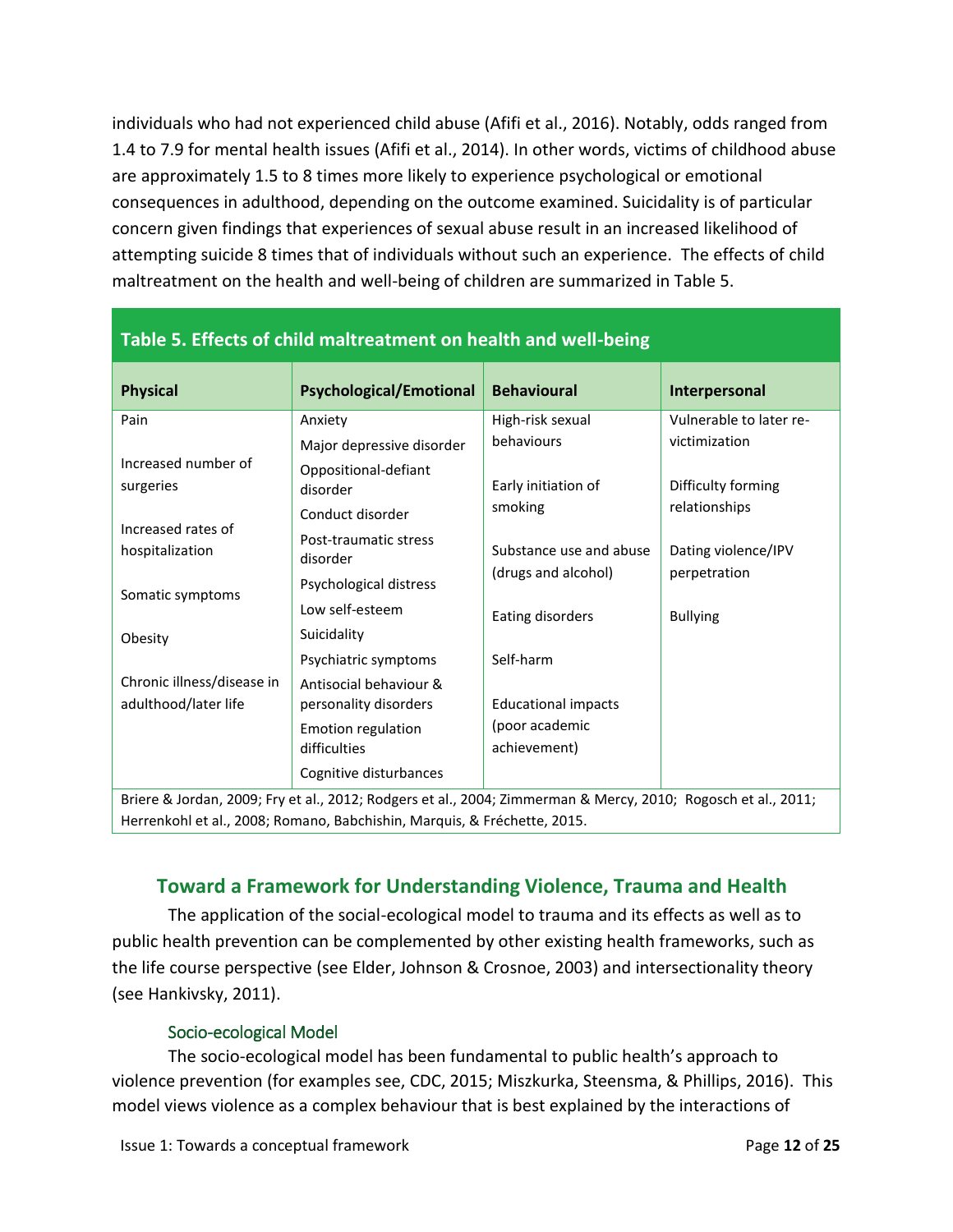multiple factors related to individuals and the contexts within which they live, learn, play, and work. Specifically, four contexts are identified as levels of influence contributing to violence and as sites to stop violence, to respond to those affected or at risk of being affected by violence, and to prevent violence from beginning: individual, relationship, community, and societal. Table 6 summarizes the factors associated with each level of the model.

Risk and protective factors at each of the levels are targeted through prevention and intervention initiatives. There are thus numerous opportunities for implementing a multifaceted, multi-level prevention strategy. For example, health promotion for trauma survivors at the individual level may include educating high school students about health risk behaviours associated with trauma/family violence (e.g. smoking, drinking, drugs) and include programming for alternative health-promoting coping strategies (e.g. yoga, sports). At the interpersonal level, students might participate in healthy relationships programming that teaches about negotiating safe-sex practices with a partner. Community-level prevention might include a youth health drop-in centre offering confidential assessment, STI-testing, and counselling services. Finally, societal initiatives might include polices to provide funding for lowincome adolescents to participate in team sports.

#### **The Life Course Perspective**

<span id="page-12-0"></span>A life course approach to health emphasizes the temporal and social dimensions of health. Within this perspective, health is viewed as a dynamic process extending from the prenatal period through to old age. This process is influenced by social, economic, and cultural contexts and occurs not only across individuals' lives, but also, across generations. Further, health and the factors that shape it are not static. In other words, health and its determinants can change over time. For example, an individual may be unemployed for several years and then employed again, and in turn, experience benefits to health that they formerly did not possess.

In its recognition of dynamic processes, the life course perspective emphasizes the link between early life events and later life outcomes, and the cumulative impact of these events. This is an important tenet to consider given the often cumulative nature of violence, trauma, and its related stressors. For example, a survivor may have had experiences of physical abuse during childhood by a parent, sexual abuse during adolescence by a peer, and emotional abuse during a marital relationship. Apart from re-victimization, violence can have a cumulative effect within one relationship as it is often a process rather than an event (Williams, 2003). IPV, for example, is often chronic and enduring, with each episode of violence building on previous episodes.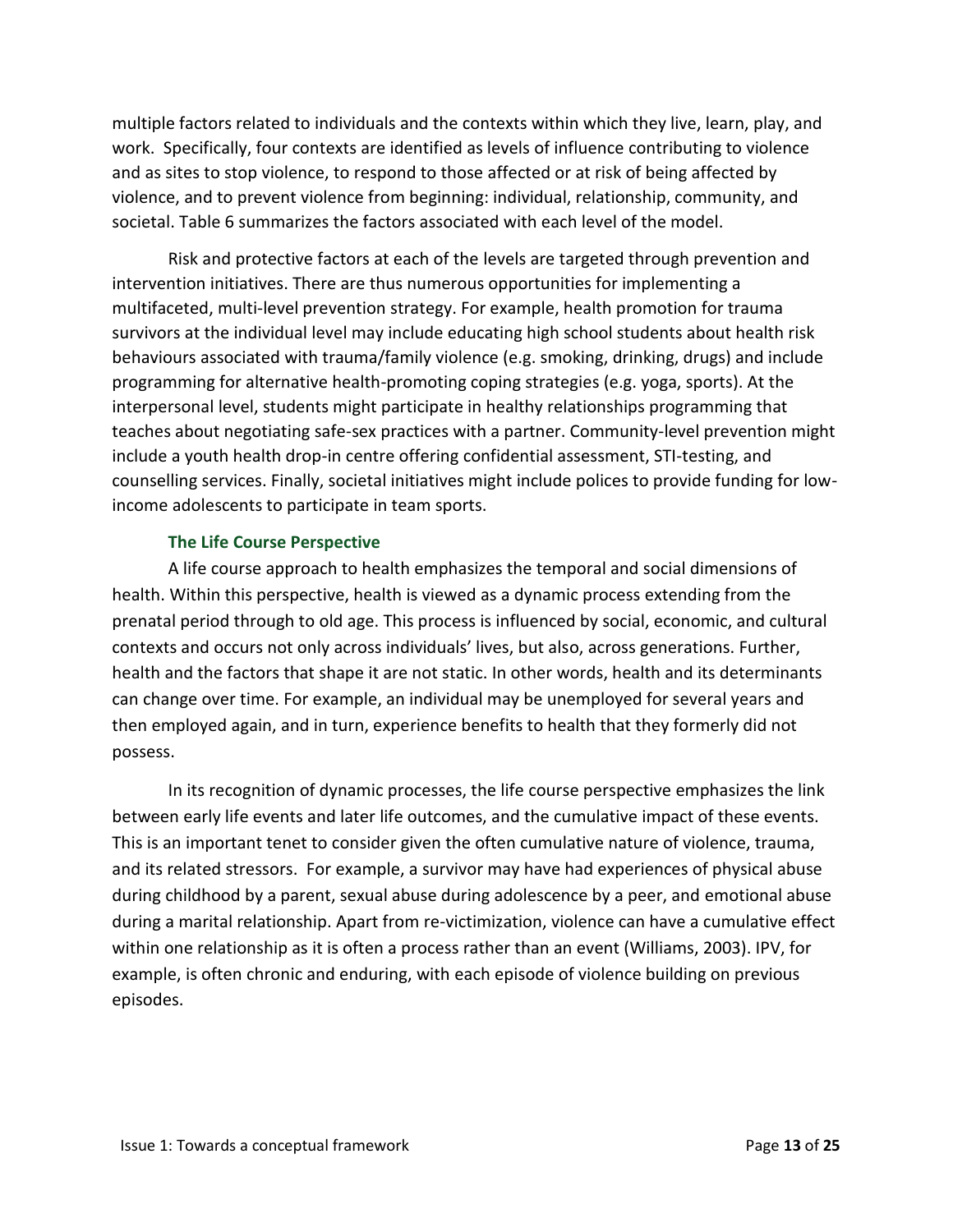| Table 6. Socio-ecological Model Levels and Factors. |                                                                                                                                                                                                                                                                       |  |  |
|-----------------------------------------------------|-----------------------------------------------------------------------------------------------------------------------------------------------------------------------------------------------------------------------------------------------------------------------|--|--|
| Levels:                                             | <b>Factors:</b>                                                                                                                                                                                                                                                       |  |  |
| <b>Individual</b>                                   | Identifies biological and personal history factors; such as<br>age, education, income, substance use, or history of abuse,<br>that increase the likelihood of becoming a victim or<br>perpetrator of violence                                                         |  |  |
| Relationship                                        | Examines close relationships that may increase the risk of<br>experiencing violence as a victim or perpetrator. A person's<br>closest social circle-peers, partners and family members-<br>influences their behavior and contributes to their range of<br>experience. |  |  |
| Community                                           | Explores the settings, such as schools, workplaces, and<br>neighborhoods, in which social relationships occur and seeks<br>to identify the characteristics of these settings that are<br>associated with becoming victims or perpetrators of<br>violence.             |  |  |
| <b>Societal</b>                                     | Looks at the broad societal factors, such as health,<br>economic, educational and social policies, that help create a<br>climate in which violence is encouraged or inhibited and<br>help to maintain economic or social inequalities between<br>groups in society.   |  |  |
| Source: CDC., (2015) The Social-Ecological Model    |                                                                                                                                                                                                                                                                       |  |  |

#### **Intersectionality: Bringing context to the center**

<span id="page-13-0"></span>Intimate partner and sexual violence scholarship and activism are grounded in an intersectional understanding of survivors' vulnerabilities to and experiences with violence, in addition to the systems and services with which they become involved (e.g. Sokoloff, 2005; Crenshaw, 1991). Intersectionality draws attention to the ways in which lived experiences and life changes are shaped by interconnected dimensions of stratification (e.g. ability, indigeneity, gender, age) as well as the broader social context (e.g. social disadvantage, historical and current oppressions). Accordingly, not all survivors of family violence experience IPV or child maltreatment in the same way, and their experiences of trauma and health occur in – and are impacted by – different contexts.

When research examines violence, trauma, and health among various groups, it often fragments individuals into single or dyadic categories. In reality, individuals may identify as belonging to several different groups and can be impacted by the multiple oppressions facing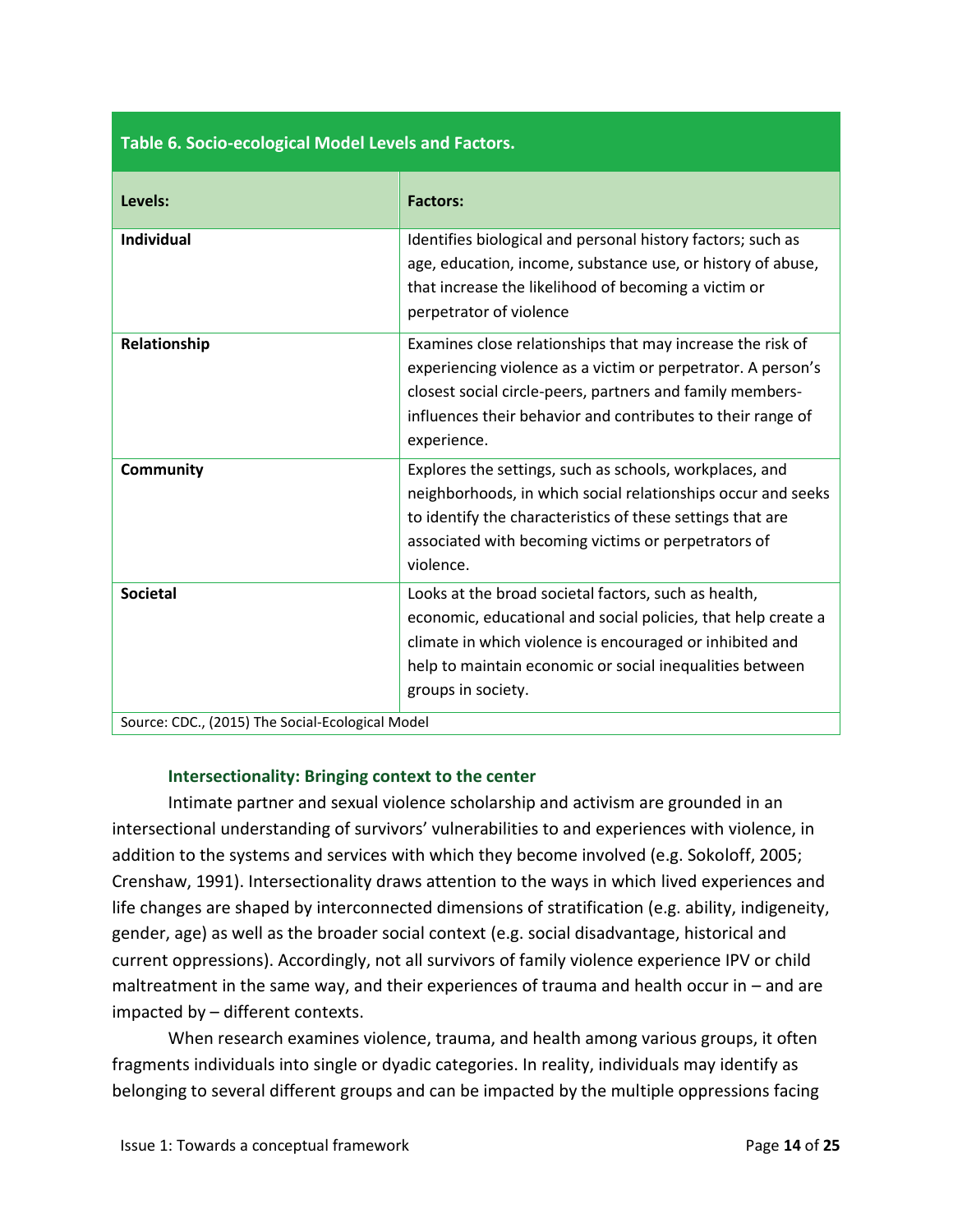each group. In addition, no single axes of inequality is more important than any other as these axes are interconnected and work simultaneously to shape individuals' experiences.

It is important to note that while occupying multiple disadvantage statuses can have implications for individual outcomes, these implications are not additive in nature (Dill & Zambrana, 2009). That is, "the impact of intersecting identities is *qualitatively* different from the impact of any single identity or the addition of them" (Etherington & Baker, 2016b, p. 3, emphasis added). Survivors of violence navigate multiple social statuses and experiences of oppression simultaneously, and have unique experiences of trauma and health as a result. It is not a question of whether one person experiences "greater" or "worse" effects than another; rather, it is a matter of understanding the context in which these experiences occur. Further, when interpreting available research on violence, trauma, and health among diverse groups, it is important to avoid conflating experiences of violence with stereotypical accounts of particular groups as this may overlook the complexities of lived experience and reinforce oppressive discourses (e.g. racism, ableism, homophobia, transphobia).

From a trauma-informed lens, it is critical that services avoid re-traumatizing individuals and the risk of re-traumatization is greater for those experiencing multiple forms of oppression (Miller et al., 2016). There has also been increasing recognition of the need for trauma researchers and practitioners to consider the diverse experiences of survivors (see Bryant-Davies, 2010). Intersectionality is therefore a key element of trauma-informed approaches to improve the health and well-being of survivors of violence given the importance of context for these outcomes.

#### **A Trauma-Informed Health Framework**

<span id="page-14-0"></span>A social-ecological model (SEM) informed by the life course perspective and intersectionality can be applied to both trauma and health, as it involves many of the same elements in each instance while recognizing the reciprocity of each level (i.e. individual, interpersonal, community, societal) in shaping relevant outcomes. Accordingly, it makes sense to integrate approaches to trauma and health through the social-ecological model, which has also been fundamental to intervention strategies (see, for example, CDC, 2015; Magruder et al., 2016). Such a model has been developed by SAMHSA (2014a) and is presented in Figure 1.

The SEM model provides a strong conceptual base for trauma-informed health promotion. Specifically, trauma is viewed through a broad lens that incorporates individual, interpersonal, community, and societal level factors, all of which are present before, during and after the trauma. It recognizes that environmental factors, including our access to resources, greatly influence all aspects of our well-being (see Social Determinants of Health, on p.8). The framework supports primary, secondary and tertiary prevention initiatives that work through inter-related factors at each of the social-ecological levels while acknowledging the link between early and later experiences and how this may be shaped by intersecting social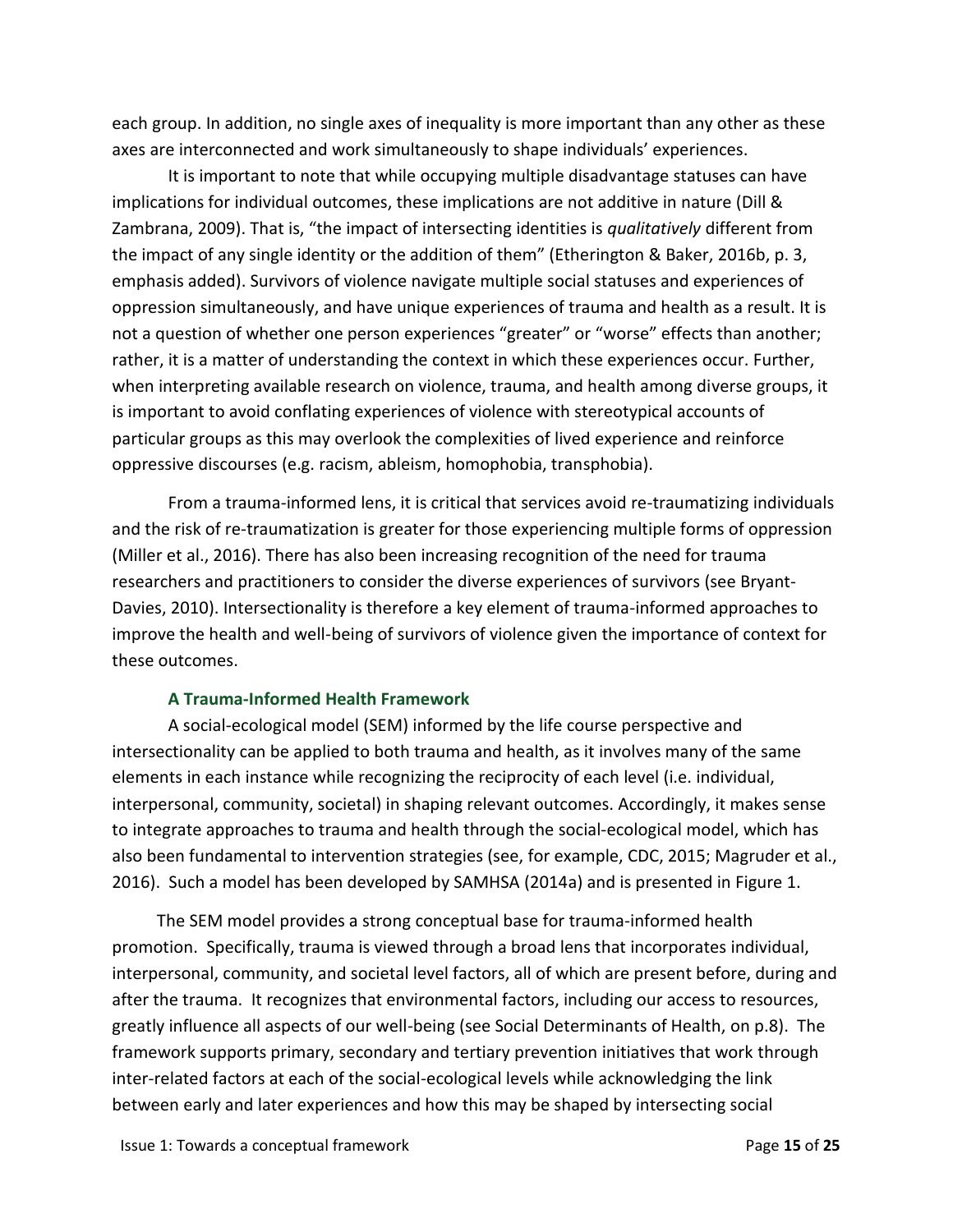inequalities (see Table 7). When applied to health promotion, this model brings trauma to the forefront of developmentally sensitive intervention efforts and health outcomes.

**Figure 1. A Social-Ecological Model for Understanding Trauma and Its Effects**



Source: SAMSHA, 2014, Page 36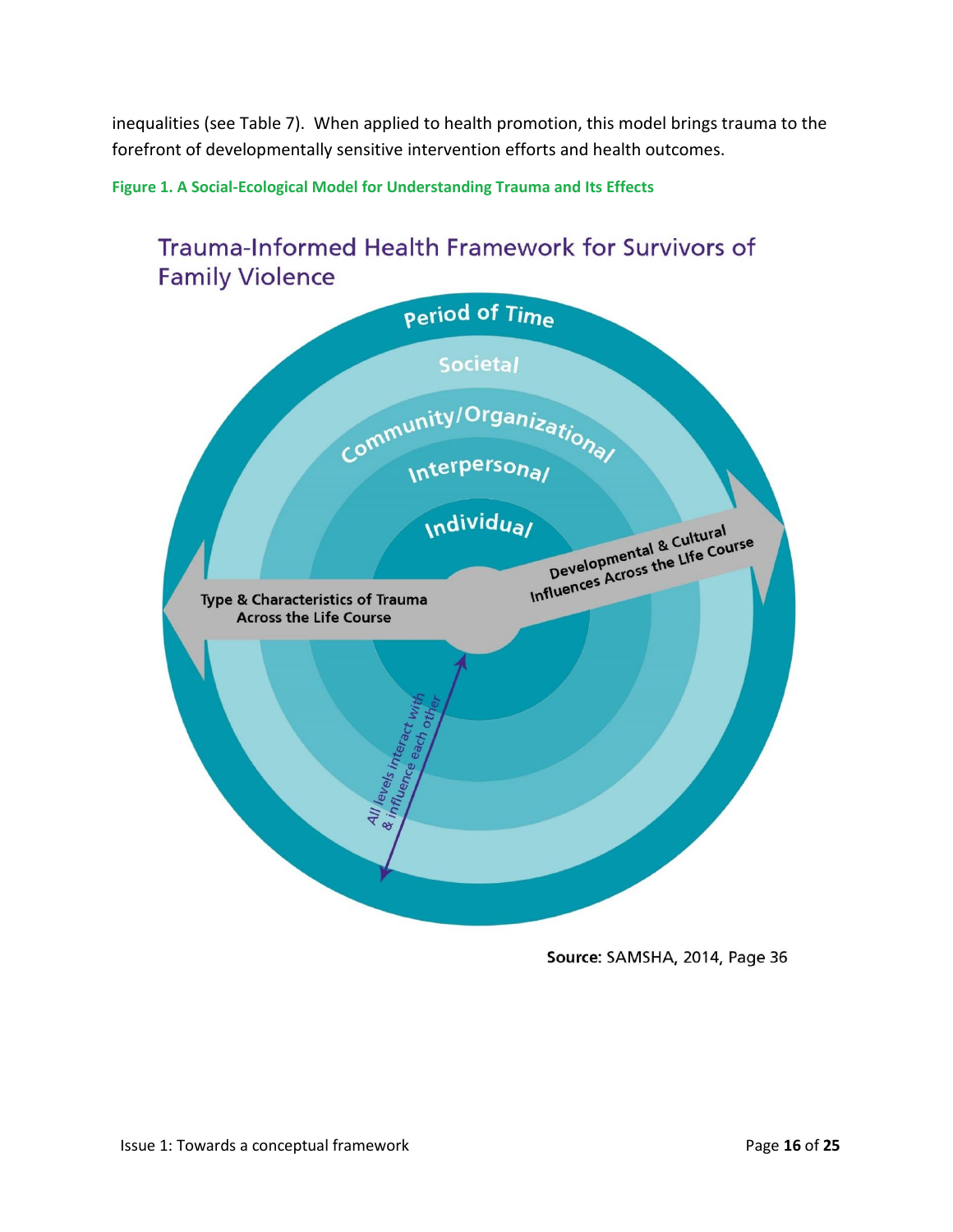## **Table 7. Examples of factors operating at each level within the socialecological model of trauma and its effects.**

| <b>Individual</b><br><b>Factors</b>                      | Interpersonal<br><b>Factors</b> | <b>Community</b><br>and<br>Organizational<br><b>Factors</b> | <b>Societal</b><br><b>Factors</b> | <b>Cultural and</b><br><b>Developmental</b><br><b>Factors</b> | <b>Period of</b><br><b>Time in</b><br><b>History</b> |
|----------------------------------------------------------|---------------------------------|-------------------------------------------------------------|-----------------------------------|---------------------------------------------------------------|------------------------------------------------------|
| Age                                                      | Family                          | Neighbourhood                                               | Laws                              | Collective or                                                 | Societal                                             |
| Biophysical                                              | Peer and                        | quality                                                     | Provincial                        | individualistic                                               | attitudes                                            |
| state                                                    | significant                     |                                                             | and Federal                       | cultural norms                                                | related to                                           |
|                                                          | other                           | School system                                               | economic                          |                                                               | family                                               |
| Mental health                                            | interaction                     | and/or work                                                 | and social                        | Ethnicity                                                     | violence                                             |
| status                                                   | patterns                        | environment                                                 | policies                          | Cultural                                                      |                                                      |
|                                                          |                                 |                                                             |                                   | subsystem                                                     | Changes in                                           |
| Personality                                              | Parent/family                   | Social services,                                            | Media                             | norms                                                         | diagnostic                                           |
| traits (e.g.                                             | mental health                   | family violence                                             | Societal                          |                                                               | understanding                                        |
| temperament)                                             |                                 | services, and                                               | norms                             | Cognitive and                                                 | between                                              |
|                                                          | Parents'                        | health services                                             |                                   | maturational                                                  | editions of the                                      |
| Education                                                | history of                      | quality and                                                 | Judicial                          | development                                                   | Diagnostic and                                       |
| Gender                                                   | trauma                          | accessibility                                               | system                            |                                                               | Statistical                                          |
| Coping styles                                            |                                 |                                                             |                                   |                                                               | Manual of                                            |
| Socioeconomic                                            | Social network                  | Faith-based                                                 |                                   |                                                               | Mental                                               |
| status                                                   |                                 | settings                                                    |                                   |                                                               | <b>Disorders</b>                                     |
|                                                          |                                 | Transportation<br>availability                              |                                   |                                                               |                                                      |
|                                                          |                                 | Community                                                   |                                   |                                                               |                                                      |
|                                                          |                                 | socioeconomic                                               |                                   |                                                               |                                                      |
|                                                          |                                 | status                                                      |                                   |                                                               |                                                      |
|                                                          |                                 | Community                                                   |                                   |                                                               |                                                      |
|                                                          |                                 | employment                                                  |                                   |                                                               |                                                      |
|                                                          |                                 | rates                                                       |                                   |                                                               |                                                      |
| *List not exhaustive. Adapted from SAMHSA, 2014a, p. 16. |                                 |                                                             |                                   |                                                               |                                                      |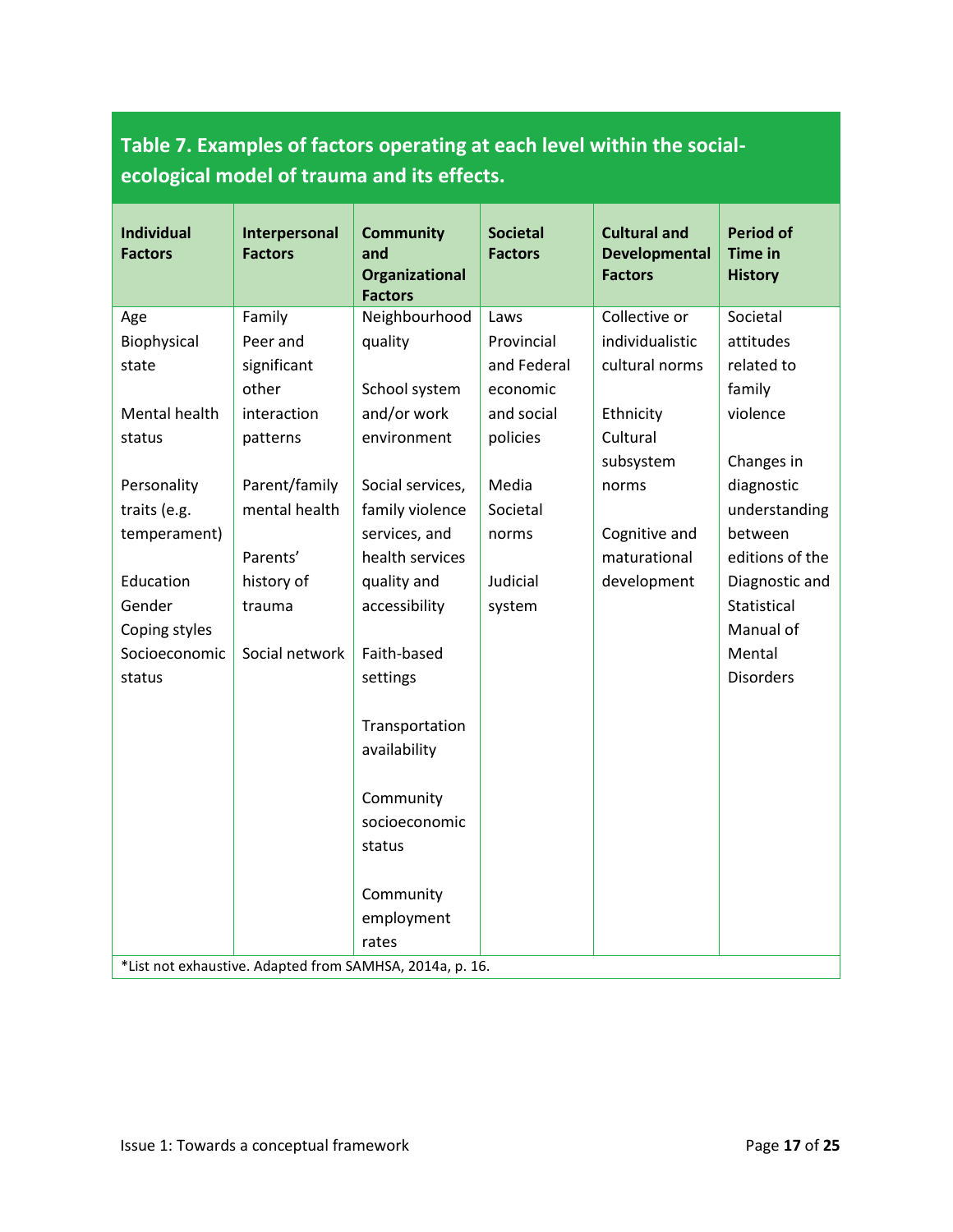## <span id="page-17-0"></span>**Conclusion**

The burden of victimization is evident in the emerging body of evidence linking experiences of family violence as children and/or as adults to trauma, and in turn, to poor health outcomes. While not all experiences of violence lead to trauma and not all trauma results in poor health, a substantial number of survivors experiencing trauma face resulting physical, psychological/emotional, behavioural, and social hardships (Lum et al., 2016; WHO, 2013; Wong & Mellor, 2014). The fields of public health and trauma-informed approaches are foundational to supporting survivors of IPV and child maltreatment.

Socio-ecological, life course, and intersectional approaches contribute explanatory value to a trauma-informed health framework. The integration of these frameworks recognizes the socialecological influences on trauma, and in turn, on health, while at the same time recognizing temporal patterns and intersectional experiences. Key to such a framework are the following premises: there is a link between and cumulative impacts of events in early life and later life outcomes; risks and protectors linked to violence are associated with individual factors (e.g. biological factors) and contextual factors (e.g. relationship, community, societal factors); experience and life changes—including experiences of violence, trauma and help seeking—are shaped by interconnected dimensions of stratification (e.g. ability, indigeneity, gender, age) as well as the broader social context (e.g. social disadvantage, historical and current oppressions); and, survivors of family violence experience IPV or child maltreatment in different ways.

The elements of the framework described above are represented in the social-ecological model for understanding trauma and its effects developed by SAMHSA (2014a). This heuristic framework provides the foundation for developing values, principles and competencies for trauma-informed and developmentally sensitive health promotion.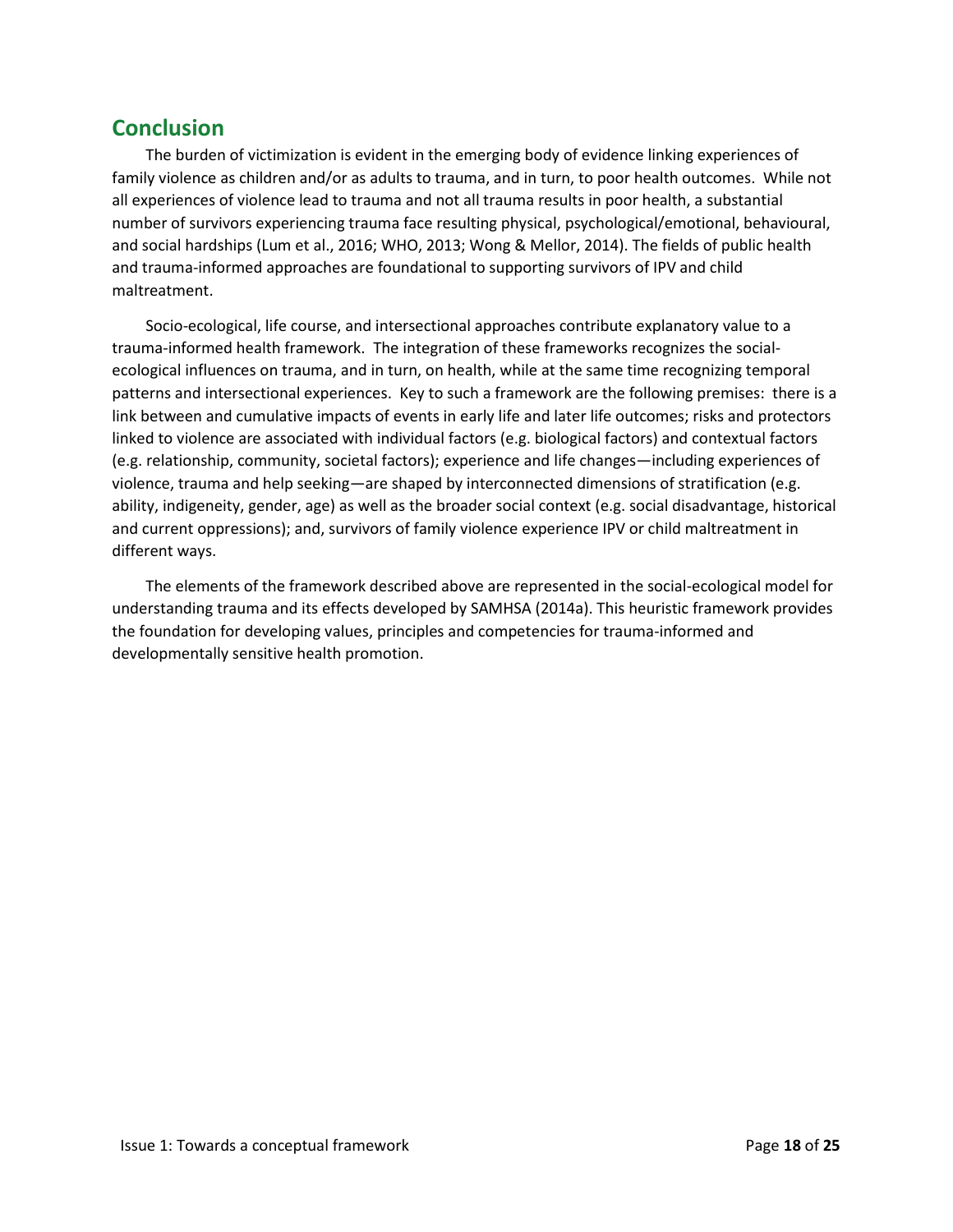## <span id="page-18-0"></span>References

- Afifi, T.O., MacMillan, H.L., Boyle, M., Cheung, K., Taillieu, T., Turner, S., & Sareen, J. (2016). Child abuse and physical health in adulthood. *Health Reports*, *27*(3), 10-18.
- Afifi, T.O., MacMillan, H.L., Boyle, M., Taillieu, T., Cheung, K., & Sareen, J. (2014). Child abuse and mental disorders in Canada. *CMAJ*, Early Online. DOI: 10.1503/cmaj.131792
- BC Provincial Mental Health and Substance Use Planning Council. (2013). *Trauma-Informed Practice Guide*. Vancouver, BC. Retrieved from [http://bccewh.bc.ca/wp](http://bccewh.bc.ca/wp-content/uploads/2012/05/2013_TIP-Guide.pdf)[content/uploads/2012/05/2013\\_TIP-Guide.pdf](http://bccewh.bc.ca/wp-content/uploads/2012/05/2013_TIP-Guide.pdf)
- Beydoun, H. A., Beydoun, M. A., Kaufman, J. S., Lo, B., & Zonderman, A. B. (2012). Intimate partner violence against adult women and its association with major depressive disorder, depressive symptoms and postpartum depression: A systematic review and meta-analysis. *Social Science & Medicine, 75*(6), 959-975.
- Black, M.C., Basile, K.C., Breiding, M.J., Smith, S.G., Walters, M.L., Merrick, M.T., Chen, J. & Stevens, M. R. (2011). *The national intimate partner and sexual violence survey: 2010 summary report*. Atlanta: National Center for Injury Prevention and Control, Centers for Disease Control and Prevention.
- Blasco-Ros, C., Herbert, J. & Martinez, M. (2014). Different profiles of mental and physical health and stress hormone response in women victims of intimate partner violence. *Journal of Acute Disease*, *3*(4), 303-313.
- Briere, J., & Jordan, C. E. (2009). Childhood maltreatment, intervening variables, and adult psychological difficulties in women: An overview. *Trauma, Violence, & Abuse, 10*(4), 375-388.
- Bryant-Davis, T. (2010). Cultural considerations of trauma: Physical, mental, and social correlates of intimate partner violence exposure. *Psychological Trauma: Theory, Research, Practice, and Policy (Special Issue)*, *2*(4). 263-265.
- Canadian Population Health Initiative (2004). *Improving the health of Canadians*. Ottawa, ON: Canadian Institute for Health Information.
- Canadian Population Health Initiative. (2008). *Reducing gaps in health: A focus on socio-economic status in urban Canada*. Ottawa, ON: Canadian Institute for Health Information.
- Centers for Disease Control and Prevention (CDC). (2015). Intimate partner violence surveillance: Uniform definitions and recommended data elements. Retrieved from <http://www.cdc.gov/violenceprevention/pdf/intimatepartnerviolence.pdf>
- Centers for Disease Control and Prevention (CDC). (2015). The Social-Ecological Model: A Framework for Violence Prevention. Retrieved from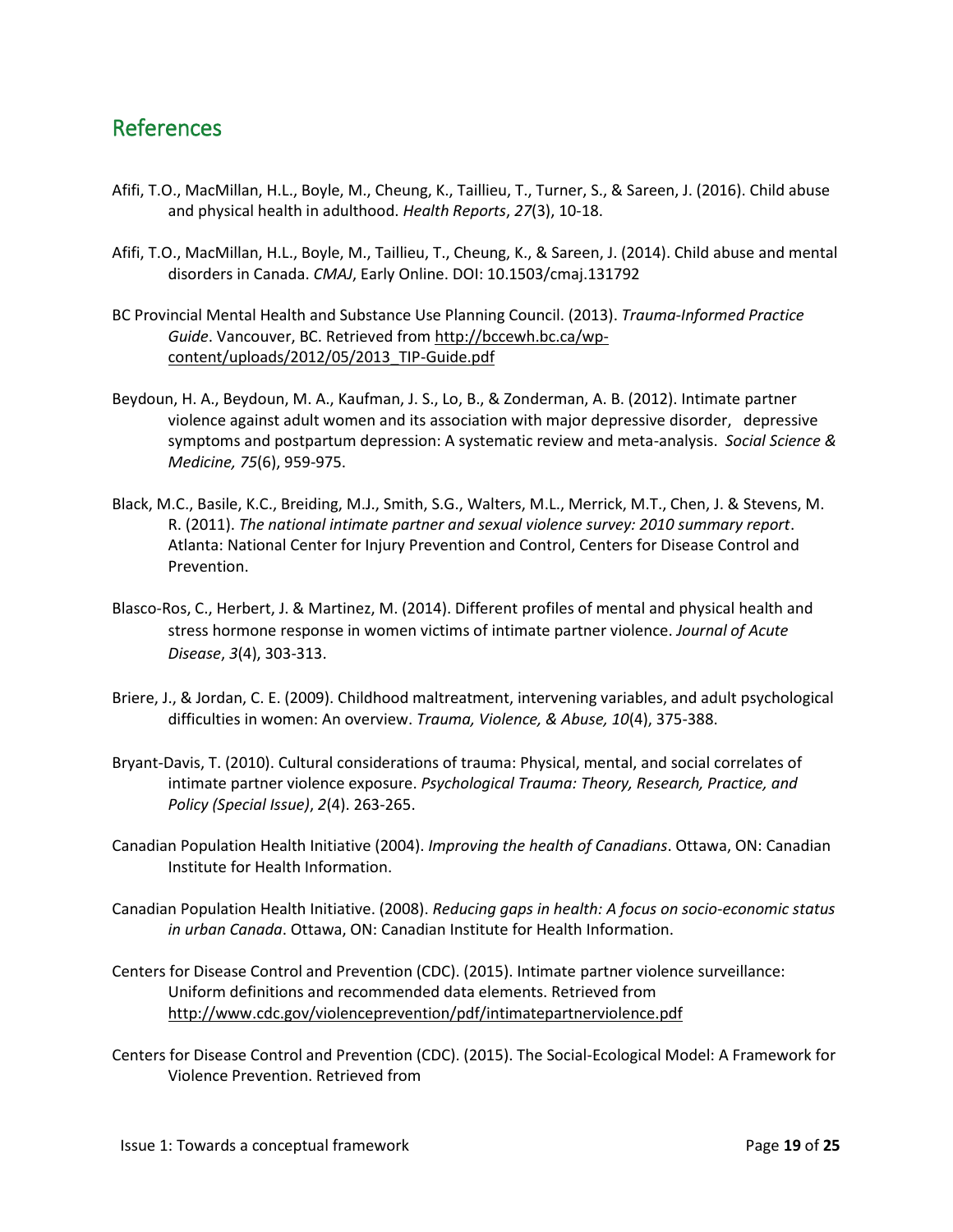#### [https://www.cdc.gov/violenceprevention/pdf/sem\\_framewrk-a.pdf](https://www.cdc.gov/violenceprevention/pdf/sem_framewrk-a.pdf)

- Clum, G. A., Nishith, P., & Resick, P. (2001). Traumarelated sleep disturbance and self-reported physical health symptoms in treatment-seeking female rape victims. *Journal of Nervous and Mental Disease*, *189*(9), 618-622.
- Crenshaw, K. (1991). Mapping the margins: Intersectionality, identity politics, and violence against women of color. *Stanford Law Review*, *43*(6), 1241-1299.
- D'Andrea, W., Sharma, R., Zelechoski, A., & Spinazzola, J. (2011). Physical health problems after single trauma exposure: When stress takes root in the body. *Journal of the American Psychiatric Nurses Association*, 17(6), 378-392.
- Dill, B. T., & Zambrana, R. E. (2009). Critical thinking about inequality: An emerging lens. In B. T. Dill & R. E. Zambrana (Eds.), *Emerging intersections: Race, class, and gender in theory, policy, and practice* (pp. 1–21). New Brunswick, NJ: Rutgers University Press.
- Dillon, G., Hussain, R., Loxton, D., & Rahman, S. (2013). Mental and physical health and intimate partner violence against women: A review of the literature. *International Journal of Family Medicine*, *2013*, 1-16.
- Dutton, M. A., Green, B. L., Kaltman, S. I., Roesch, D.M., Zeffiro, T. A., & Krause, E. D. (2006). Review: Intimate partner violence, PTSD, and adverse health outcomes. *Journal of Interpersonal Violence*, *21* (7), 955–968.
- Edleson, J. L. (1999). The overlap between child maltreatment and woman battering. *Violence Against Women, 5*(2), 134–154.
- Ely, G. E., Dulmus, C. N., & Wodarski, J. S. (2004). Domestic violence: A literature review reflecting an international crisis. *Stress, Trauma, and Crisis: An International Journal, 7*(2), 77-91.
- Elder, Jr., G. H., Johnson, M. K., & Crosnoe, R. (2003). The emergence and development of life course theory. In J.T. Mortimer and M.J. Shanahan (Eds.), *Handbook of the Life Course* (pp.3 -19). New York: Springer US, Kluwer Academic/Plenum Publishers.
- Engnes, K., Lidén, E., & Lundgren, I. (2012). Experiences of being exposed to intimate partner violence during pregnancy. *International Journal of Qualitative Studies on Health and Well-Being*, *7*, 10.3402/qhw.v7i0.11199.
- Etherington, N. & Baker, L.L. (2016a). *The link between boys' victimization and adult perpetration of intimate partner violence: Opportunities for prevention across the life course*. London, Ontario: Centre for Research & Education on Violence Against Women & Children. ISBN 978-0-9688655- 4-5
- Etherington, N. & Baker, L. (2016b). From "buzzword" to best practice: Applying intersectionality to children exposed to intimate partner violence. *Trauma, Violence & Abuse*, early online. DOI: 10.1177/1524838016631128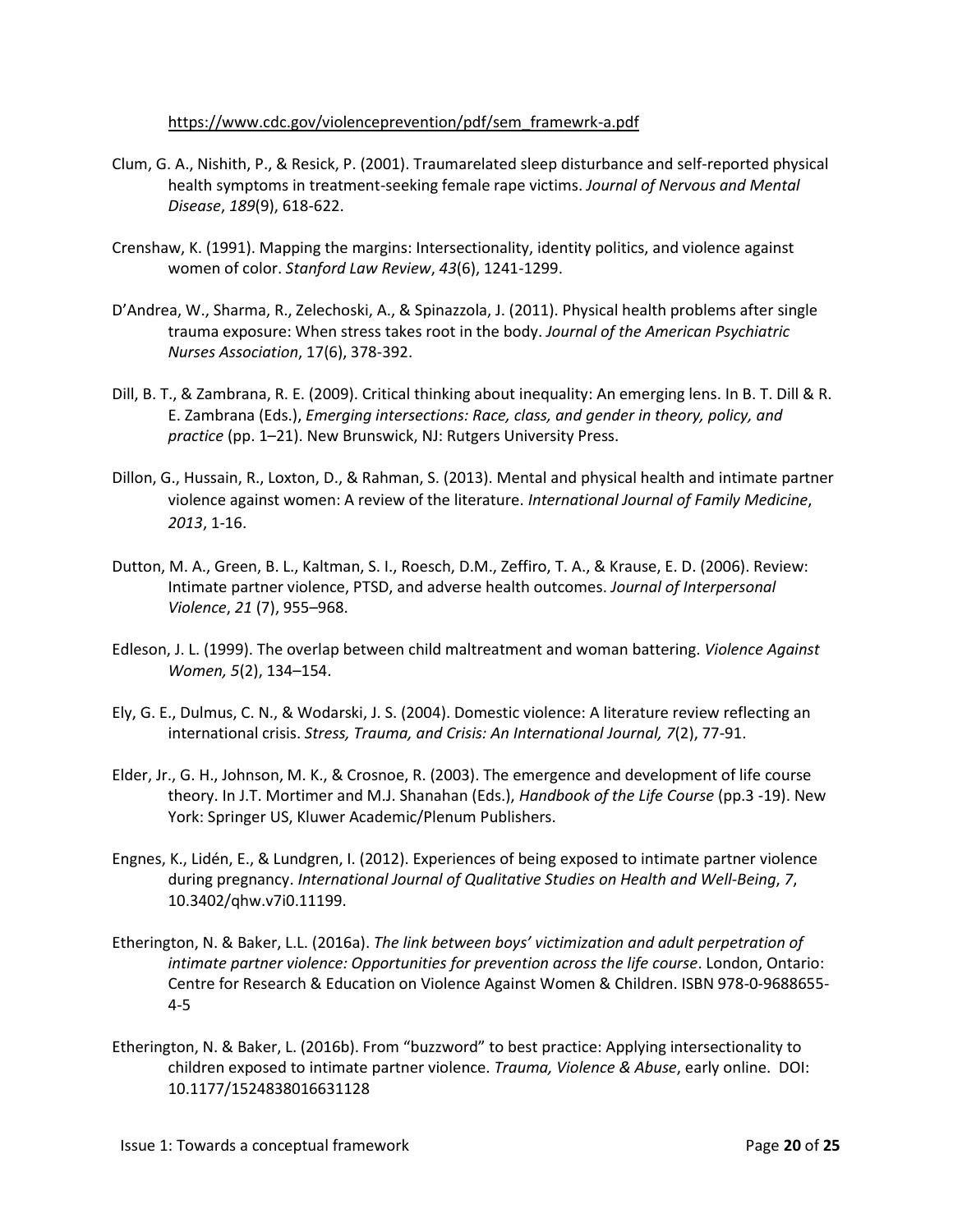- Fry, D., McCoy, A., & Swales, D. (2012). The consequences of maltreatment on children's lives: A systematic review of data from the East Asia and Pacific region. *Trauma, Violence, & Abuse, 13*(4), 209-233.
- Garcia-Moreno, C., Jansen, H A.F.M., Ellsberg, M., Heise, L., Watts, C. World Health Organization (WHO). (2005). *Multi-country study on women's health and domestic violence against women*. Retrieved from http://www.who.int/reproductivehealth/publications/violence/24159358X/en/
- Government of Canada. (2008). *The Chief Public Health Officer's report on the state of public health in Canada 2008*. Ottawa, ON: Public Health Agency of Canada.
- Hamby, S., Finkelhor, D., Turner, H., & Ormrod, R. (2010). The overlap of witnessing partner violence with child maltreatment and other victimizations in a nationally representative survey of youth. *Child Abuse and Neglect, 34*(10), 734–741.
- Hambrick, E. P., Tunno, A. M., Gabrielli, J., Jackson, Y., & Belz, C. (2014). Using multiple informants to assess child maltreatment: Concordance between case file and youth self-report. *Journal of Aggression, Maltreatment & Trauma, 23*(7), 751-771.Thousand Oaks, CA: Sage.
- Hankivsky, O. (2011). (Ed.). *Health inequities in Canada: Intersectional frameworks and practices*. Vancouver: UBC Press.
- Haskell, L. (2001). *Bridging responses: A front-line worker's guide to supporting women who have posttraumatic stress.* Toronto, Ontario: Centre for Addiction and Mental Health.
- Health Canada. (2005). Child maltreatment: A public health issue. *Health Policy Research Bulletin*, *9*, 1- 40.
- Health Disparities Task Group of the Federal/Provincial/Territorial Advisory Committee on Population Health and Health Security. (2005). *Reducing health disparities – Roles of the health sector: Discussion Paper*. Ottawa, ON: Public Health Agency of Canada.
- Hebert, M., Cenat, J.M., Blais, M., Lavoi, F., Guerrier, M. (2016). Child Sexual Abuse, Bullying, Cyberbullying, and Mental health Problems Among High Schools Students: A Moderated Mediated Model. *Depression and Anxiety, 33* (7), 623-629.
- Herrenkohl, T.I., Hong, S., Klika, J.B., Herrenkohl, R.C., & Russo, M.J. (2013). Developmental impacts of child abuse and neglect related to adult mental health, substance use, and physical health. *Journal of Family Violence*, *28*(2), 191-199.
- Herrenkohl, T. I, Sousa, C., Tajima, E. A., Herrenkohl, R. C., & Moylan, C. a. (2008). Intersection of child abuse and children's exposure to domestic violence. *Trauma, Violence & Abuse*, *9* (2), 84–99.
- Herman, J. L. (1992a). Complex PTSD: A syndrome in survivors of prolonged and repeated trauma. *Journal of Traumatic Stress*, *5* (3), 377-391.

Herman, J. L. (1992b). *Trauma and Recovery: the Aftermath of Violence.* New York: Basic Books.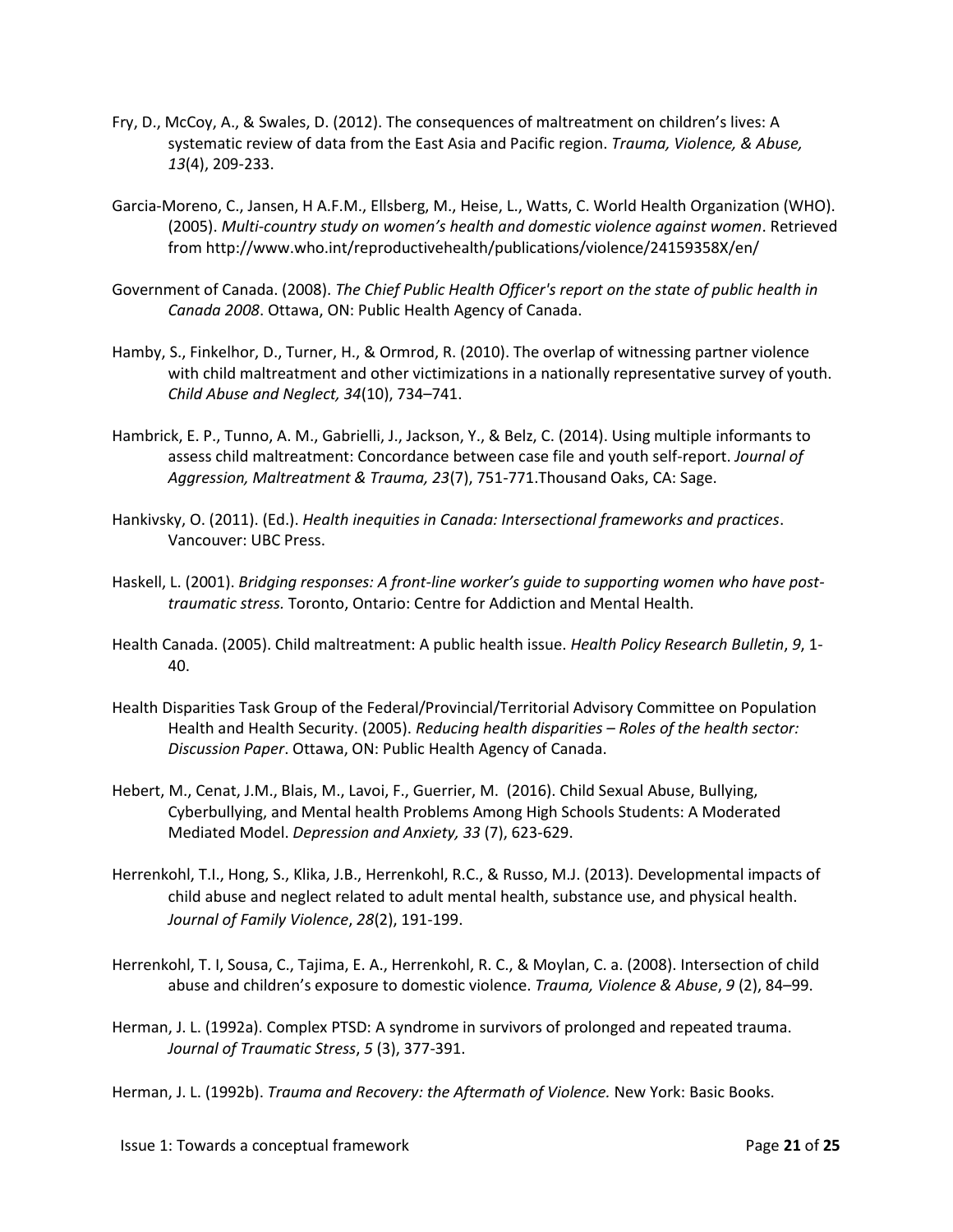- Irish, L., Kobayashi, I., & Delahanty, D. L. (2010). Long-term physical health consequences of childhood sexual abuse: A meta-analytic review. *Journal of Pediatric Psychology*, *35* (5), 450–461. jsp118.
- Jones, L., Hughes, M., & Unterstaller, U. (2001). Post-traumatic stress disorder (PTSD) in victims of domestic violence: A review of the research. *Trauma, Violence, & Abuse, 2*(2), 99-119.
- Jouriles, E. N., McDonald, R., Slep, A. M. S., Heyman, R. E., & Garrido, E. (2008). Child abuse in the context of domestic violence: prevalence, explanations, and practice implications. *Violence and Victims, 23*(2), 221–235.
- Katerndahl, D. A., Burge, S. K., Ferrer, R. L., Becho, J., & Wood, R. (2010). Complex dynamics in intimate partner violence: A time series study of 16 women. *Primary Care Companion to The Journal of Clinical Psychiatry*, *12*(4), PCC.09m00859.
- Klinic Community Health Centre. (2013). *Trauma-informed: The trauma toolkit*. Retrieved from [http://trauma-informed.ca/wp-content/uploads/2013/10/Trauma-informed\\_Toolkit.pdf](http://trauma-informed.ca/wp-content/uploads/2013/10/Trauma-informed_Toolkit.pdf)
- Lagdon, S., Armour, C., & Stringer, M. (2014). Adult experience of mental health outcomes as a result of intimate partner violence victimisation: A systematic review. *European Journal of Psychotraumatology, 5* (24794), 1-12.
- Lind, Mackenzie J., Steven H. Aggen, Kenneth S. Kendler, Timothy P. York, and Ananda B. Amstadter. (2016). An epidemiologic study of childhood sexual abuse and adult sleep disturbances. *Psychological Trauma: Theory, Research, Practice, and Policy, 8* (2): 198-205.
- Lopez-Martinez, A.E., Serrano-Ibanez, E.R., Ruiz-Parraga, G.T., Gomez-Perez, L., Ramirez-Maestre C., & Esteve, R. (2016). Physical health consequences of interpersonal trauma: A systematic review of the role of psychological variables. *Trauma, Violence & Abuse*, doi: 10.1177/1524838016659488
- Lum On, M., Ayre, J., Webster, K., Moon, L., (2016). Examination of the health outcomes of intimate partner violence against women: State of knowledge paper. Sydney: Australia's National Research Organization for Women's Safety (ANROWS).
- Macy, R. J., Ferron, J., & Crosby, C. (2009). Partner violence and survivors' chronic health problems: Informing social work practice. *Social Work, 54*(1), 29-43.
- Magruder, K. M., Kassam-Adams, N., Thoresen, S., & Olff, M. (2016). Prevention and public health approaches to trauma and traumatic stress: a rationale and a call to action. *European Journal of Psychotraumatology*, 1, 1-9.
- Mason, S.M., Wright, R.J., Hibert, E.N., Spiegelman, D., Jun, H., Hu, F.B., & Rich-Edwards, J.W. (2013). Intimate partner violence and incidence of type 2 diabetes in women. *Diabetes Care*, *36*(5), 1159-1165.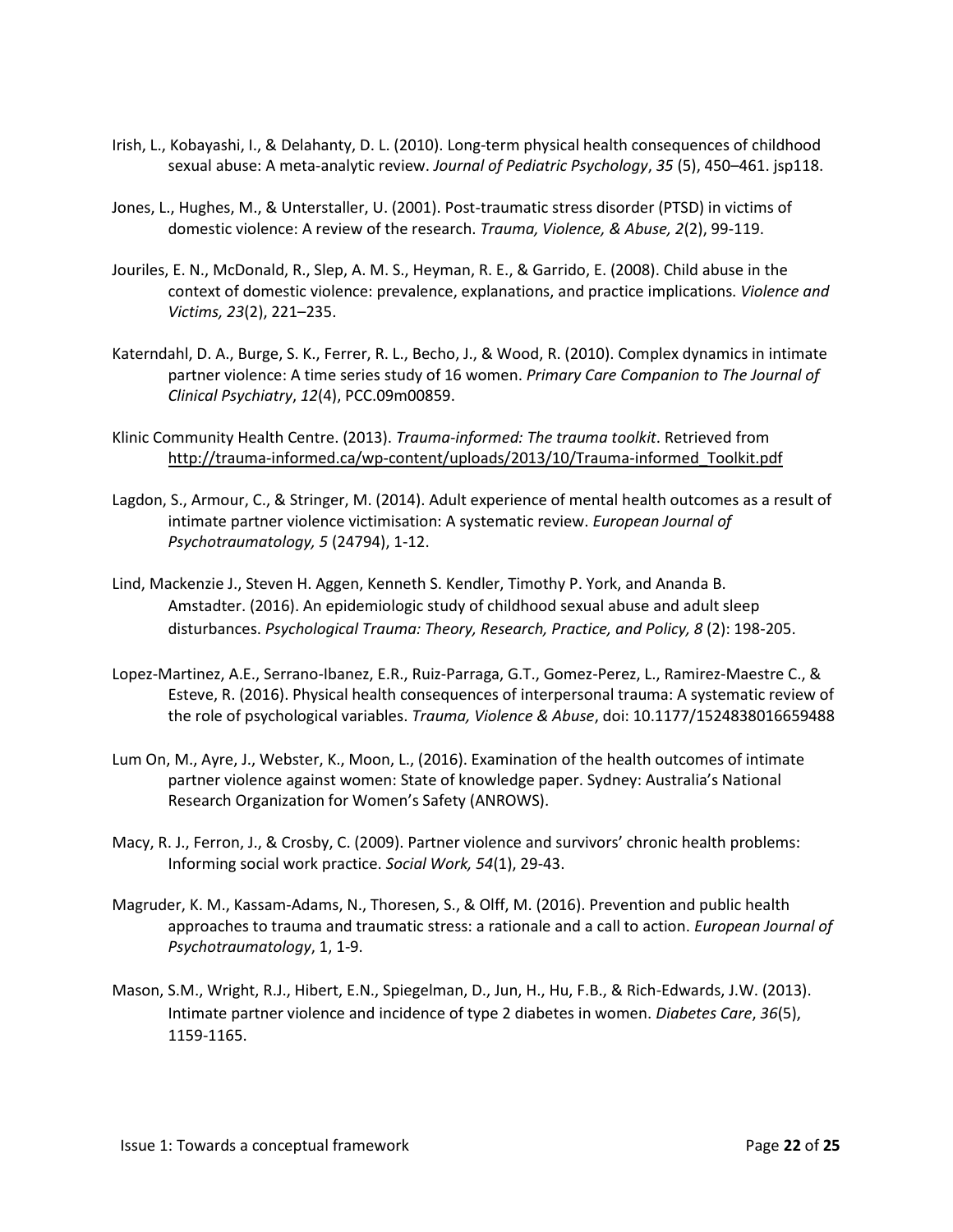- Miller, E.C., Goodman, L.A., Thomas, K.A., Peterson, A., Scheer, J.R., Woulfe, J.M., & Warshaw, C. (2016). *Trauma-informed approaches for LGBQT\* survivors of intimate partner violence: A review of literature and a set of practice observations*. Cambridge, MA: GLBTQ Domestic Violence Project.
- Miszkurka, M., Steensma, C., & Phillips, S.P. (2016). Correlates of partner and family violence among older Canadians: a life-course approach. Health Promotion and Chronic Disease Prevention in Canada: Research, Policy and Practice, 36(3), 45-53.
- Out, D., Hall, R.J., Granger, D.A., Page, G.G., & Woods, S. (2012). Assessing salivary C-reactive protein: Longitudinal associations with systemic inflammation and cardiovascular disease risk in women exposed to intimate partner violence. *Brain, Behavior, and Immunity*, *26*(4), 543-551.
- Pan-Canadian Public Health Network. (2010). *Indicators of health inequalities: A report from the Population Health Promotion Expert Group and the Healthy Living Issue Group for the Pan-Canadian Public Health Network.* Ottawa, ON: Author.
- Pearlin, L. I. (2010). The life course and the stress process: Some conceptual comparisons. *Journals of Gerontology - Series B Psychological Sciences and Social Sciences*, *65 B*(2), 207–215.
- Petrov, M., Davis, M., Belyea, M., & Zautra, A. (2016). Linking childhood abuse and hypertension: sleep disturbance and inflammation as mediators. *Journal of Behavioral Medicine*, *39*(4), 716-726.
- Public Health Agency of Canada. (2016). Social determinants of health. Retrieved from <http://cbpp-pcpe.phac-aspc.gc.ca/public-health-topics/social-determinants-of-health/>
- Public Health Agency of Canada. (2014). What is family violence? Retrieved from <http://www.phac-aspc.gc.ca/sfv-avf/info/fv-eng.php>
- Public Health Agency of Canada. (2010). *Canadian incidence study of reported child abuse and neglect – 2008: Major findings*. Ottawa, ON: Author.
- Raphael, D. (2009). *Social Determinants of Health: Canadian Perspectives*, 2<sup>nd</sup> edition. Toronto: Canadian Scholars' Press.
- Reiche, E.M., Nunes, S.O., & Morimoto, H.K. (2004). Stress, depression, the immune system, and cancer. *Lancet Oncology*, *5* (10), 617-625.
- Rodgers, C. S., Lang, A. J., Laffaye, C., Satz, L. E., Dresselhaus, T. R., & Stein, M. B. (2004). The impact of individual forms of childhood maltreatment on health behavior. *Child Abuse & Neglect, 28*(5), 575-586.
- Rogosch, F. A., Dackis, M. N., & Cicchetti, D. (2011). Child maltreatment and allostatic load: consequences for physical and mental health in children from low-income families. *Development and Psychopathology*, *23*(4), 1107-1124.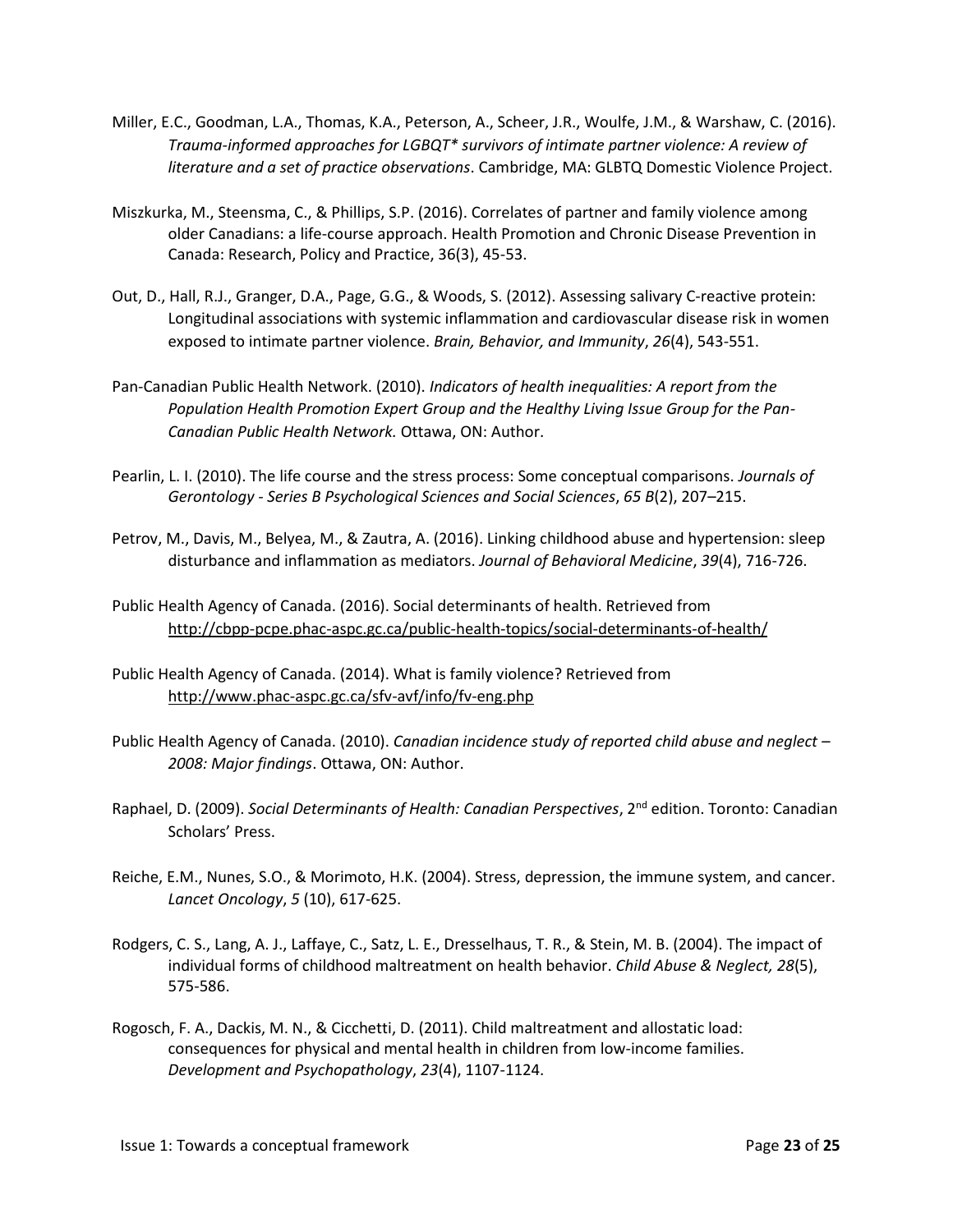- Romano, E., Babchishin, L., Marquis, R., & Fréchette, S. (2015). Childhood maltreatment and educational outcomes. *Trauma, Violence, & Abuse*, 16(4), 418-437.
- SAMHSA. (2014a). *A treatment improvement protocol: Trauma-informed care in behavioral health services*. Rockville, MD: Department of Health and Human Services.
- SAMHSA (2014b). SAMHSA's Concept of Trauma and Guidance for a Trauma-Informed Approach. U.S. Department of Health and Human Services, Substance Abuse and Mental Health Services Administration, Office of Policy, Planning and Innovation. SMA 12-4884.
- Scott, S. & Babcock, J.C. (2010). Attachment as a moderator between intimate partner violence and PTSD symptoms. *Journal of Family Violence*, *25*(1), 1-9.
- Seng, J. S., Graham-Bermann, S. A., Clark, K., McCarthy, A. M., & Ronis, D. L. (2005). Posttraumatic stress disorder and physical comorbidity among female children and adolescents: Results from serviceuse data. *Pediatrics*, *116* (6), 767–776.
- Shaw, B.A., & Krause, N. (2002). Exposure to physical violence during childhood, aging, and health. *Journal of Aging and Health, 14*(4), 467–494.
- Sinha, M. (2012). Section 2: Violence Against Intimate Partners. Statistics Canada. <http://www.statcan.gc.ca/pub/85-002-x/2012001/article/11643/11643-2-eng.htm>
- Sinha, M. (2013). Section 3: Intimate Partner Violence. Statistics Canada. <http://www.statcan.gc.ca/pub/85-002-x/2013001/article/11805/11805-3-eng.htm>
- Sinha, V., Trocme, N., Fallon, B., MacLaurin, B., Fast, E., Prokop, S. T., et al, (2011). Kiskisik Awasisak: Remember the Children. Understanding the Overrepresentation of First Nations Children in the Child Welfare System. Ontario: Assembly of First Nations.
- Sokoloff, N. J., & Pratt, C. (2005). *Domestic violence at the margins: Readings on race, class, gender, and culture.* New Jersey: Rutgers University Press.
- Tonmyr, L., Ouimet, C., & Ugnat, A. (2012). A Review of Findings from the Canadian Incidence Study of Reported Child Abuse and Neglect (CIS). *Canadian Journal of Public Health, 103*(2), 103-112.
- Van Ameringen, M., Mancini, C., Patterson, B., & Boyle, M. H. (2008). Post-Traumatic Stress Disorder in Canada. *CNS Neuroscience & Therapeutics, 14*(3), 171–181.
- Wathen, N. (2012). Health impacts of violent victimization on women and their children. *Department of Justice Canada*. Retrieved from [http://www.justice.gc.ca/eng/rp-pr/cj-jp/fv](http://www.justice.gc.ca/eng/rp-pr/cj-jp/fv-vf/rr12_12/rr12_12.pdf)[vf/rr12\\_12/rr12\\_12.pdf](http://www.justice.gc.ca/eng/rp-pr/cj-jp/fv-vf/rr12_12/rr12_12.pdf)
- Williams, L. M. (2003). Understanding child abuse and violence against women: A life course perspective. *Journal of Interpersonal Violence, 18*(4), 441-451.
- Wong, J., & Mellor, D. (2014). Intimate partner violence and women's health and wellbeing: impacts, risk factors and responses. *Contemporary Nurse, 46*(2), 170-179.